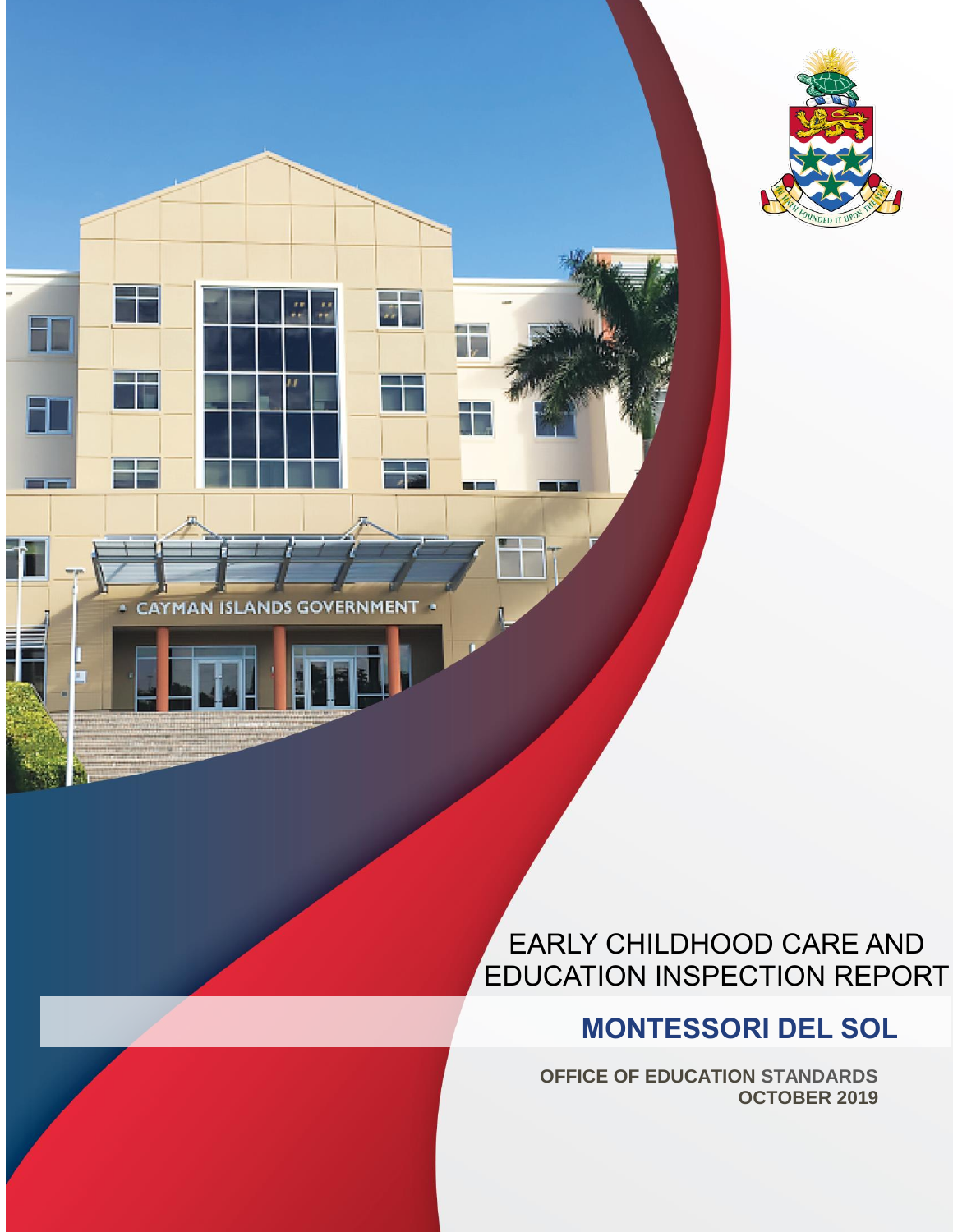# Table of Contents

| Teaching, learning and assessment 17 |
|--------------------------------------|
|                                      |
|                                      |
| Leadership and management 21         |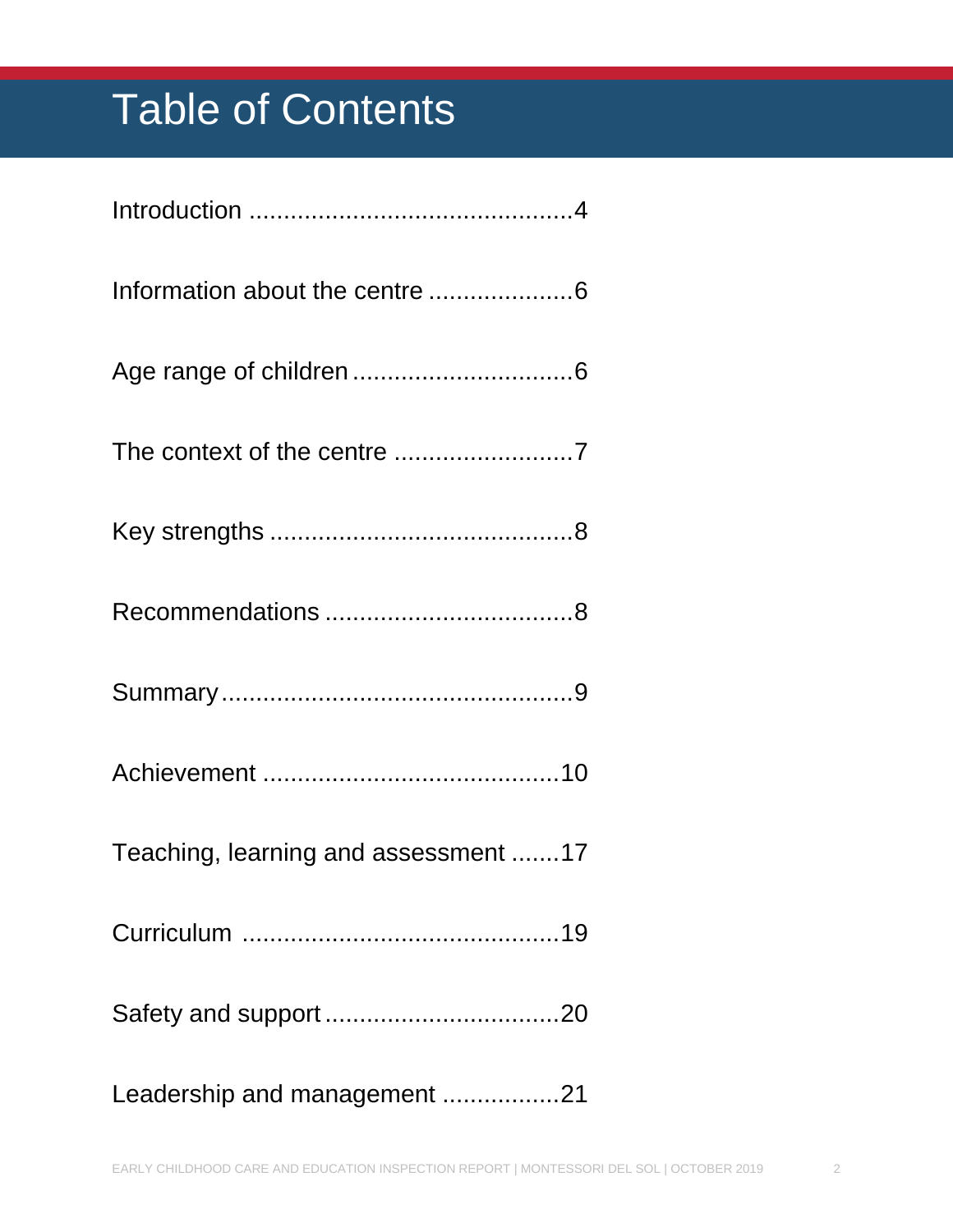| Office of Education Standards 43 |  |
|----------------------------------|--|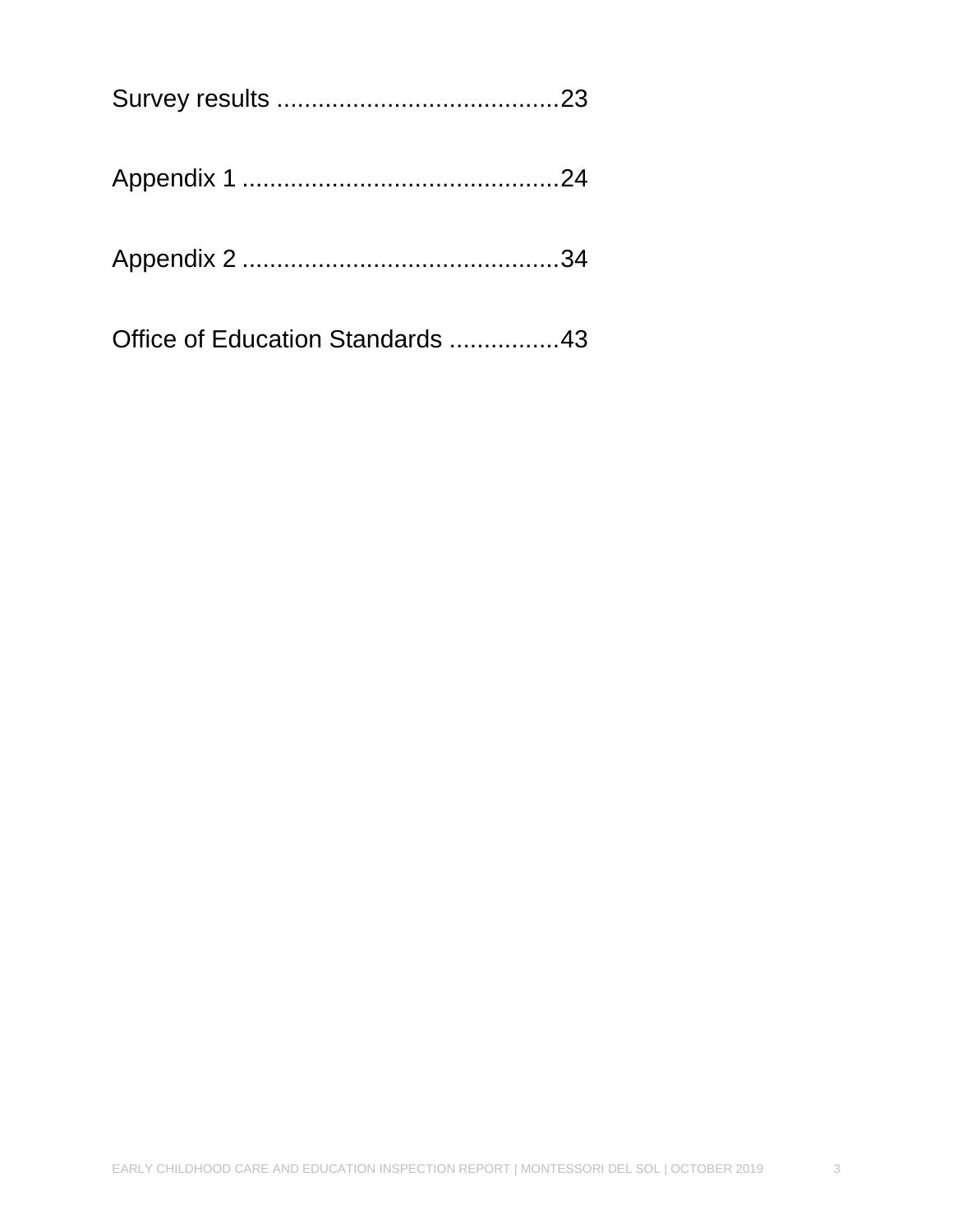### <span id="page-3-0"></span>Introduction

#### **Inspections of schools, colleges and early years centres in the Cayman Islands**

As determined by Education Law (2016), all educational institutions are inspected regularly by The Office of Education Standards. The purpose of inspection is primarily to support ongoing improvement in each school and also to provide rigorous, impartial and comprehensive information to parents, to government officers and to appointed Ministers regarding the quality of education both in government and private educational establishments.

Inspections are undertaken at least once every four years and will usually involve a team of inspectors visiting each school for between two and five days. Inspectors use an agreed framework to reach their judgements. In the Cayman Islands, the publication 'Successful Schools and Achieving Students' is the tool which is used both by schools to review their own work and by inspectors when they visit.

Inspection frameworks are a central feature of different school evaluation systems worldwide. They provide a structure within which inspectors make judgements on the basis of evidence of observed practice. They serve a number of purposes:

- **Indicators create a consistent vocabulary and reference point for a conversation with** schools regarding the major determinants of educational success.
- The highest-level exemplar provides schools with a description of **educational excellence** to which schools can aspire.
- The lower-level exemplar provides schools with a clear understanding of levels of provision that are considered **unsatisfactory** and must be improved.
- The indicators can be used by schools for **self-evaluation purposes** and can be linked to school improvement through effective development planning.
- The use of a common set of indicators encourages **consistency in judgements** across different inspection teams. Inspectors must base their judgements on the evidence of the practice they actually observe, rather than with reference to set norms or by employing relative ratings or referring to personal or individual preferences.
- The publication of inspection quality indicators enables schools to see inspection as a **transparent** process.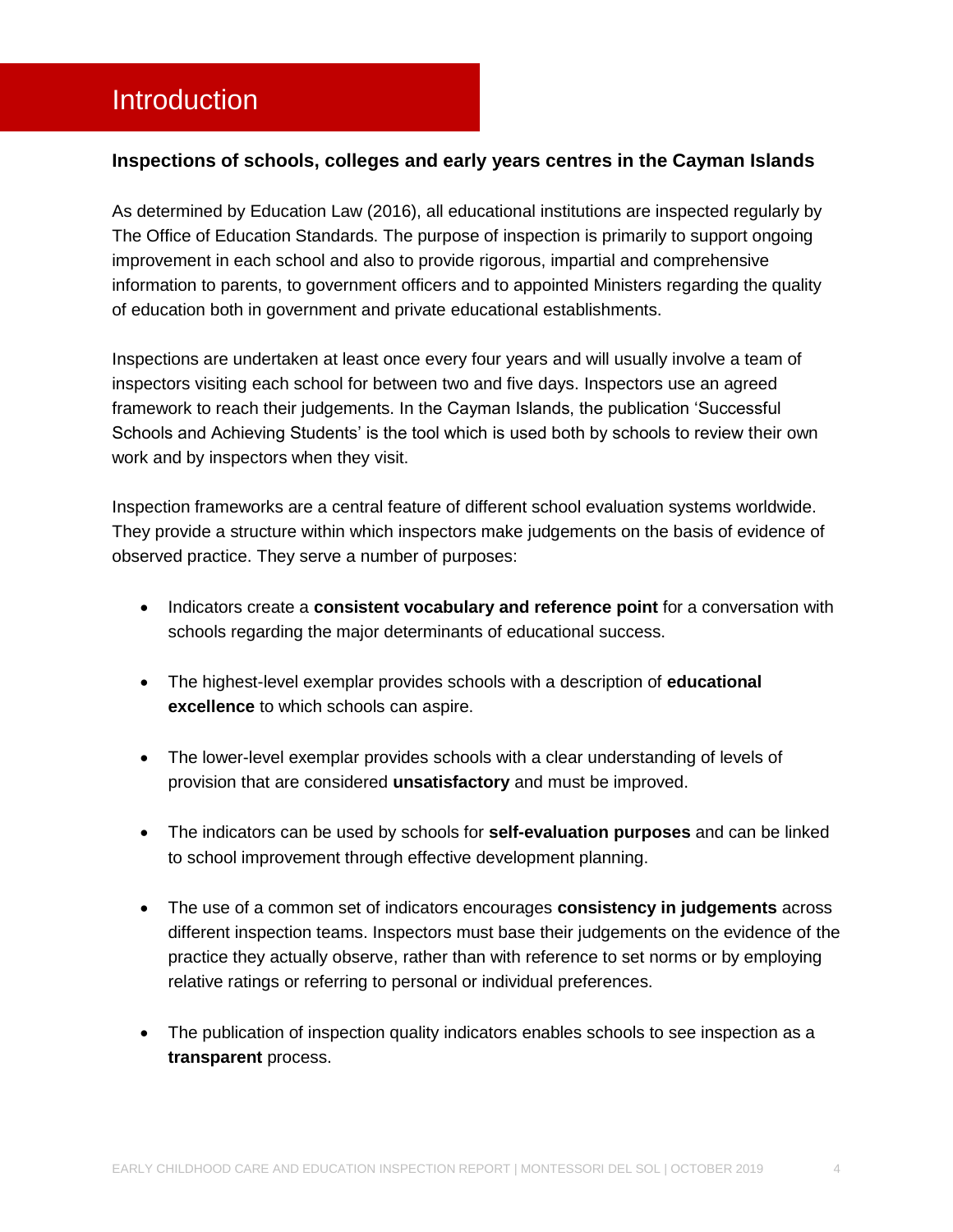#### **Evaluations**

The inspection framework is organised around judgements using a four-point scale.

The four levels on the scale are defined as follows:

- **Excellent -** exceptionally high quality of performance or practice.
- **Good -** the expected level for every school in the Cayman Islands, both public and private.
- **Satisfactory -** the minimum level of quality required for the Cayman Islands. All key aspects of performance and practice in every school should meet or exceed this level.
- **Weak-** quality not yet at the level acceptable for schools in the Cayman Islands. Schools will be expected to take urgent measures to improve the quality of any aspect of their performance or practice that is judged at this level.

#### **Consistency in quantitative terminology**

Inspectors use quantitative terms in reports, as follows.

|                   | <b>Definition</b>                                                         | <b>Numerical</b> |
|-------------------|---------------------------------------------------------------------------|------------------|
| All               | The whole $-$ as used when referring to<br>quantity, extent, or duration. | 100%             |
| <b>Almost all</b> | 90% and more                                                              | 90% to 99%       |
| <b>Most</b>       | Three quarters or more but less than 90%                                  | 75% to 89%       |
| <b>Majority</b>   | Half or more but less than three quarters                                 | 50% to 74%       |
| <b>Minority</b>   | 15% or more but less than half                                            | 15% to 49%       |
| <b>Few</b>        | Up to $15%$                                                               | 0% to $14\%$     |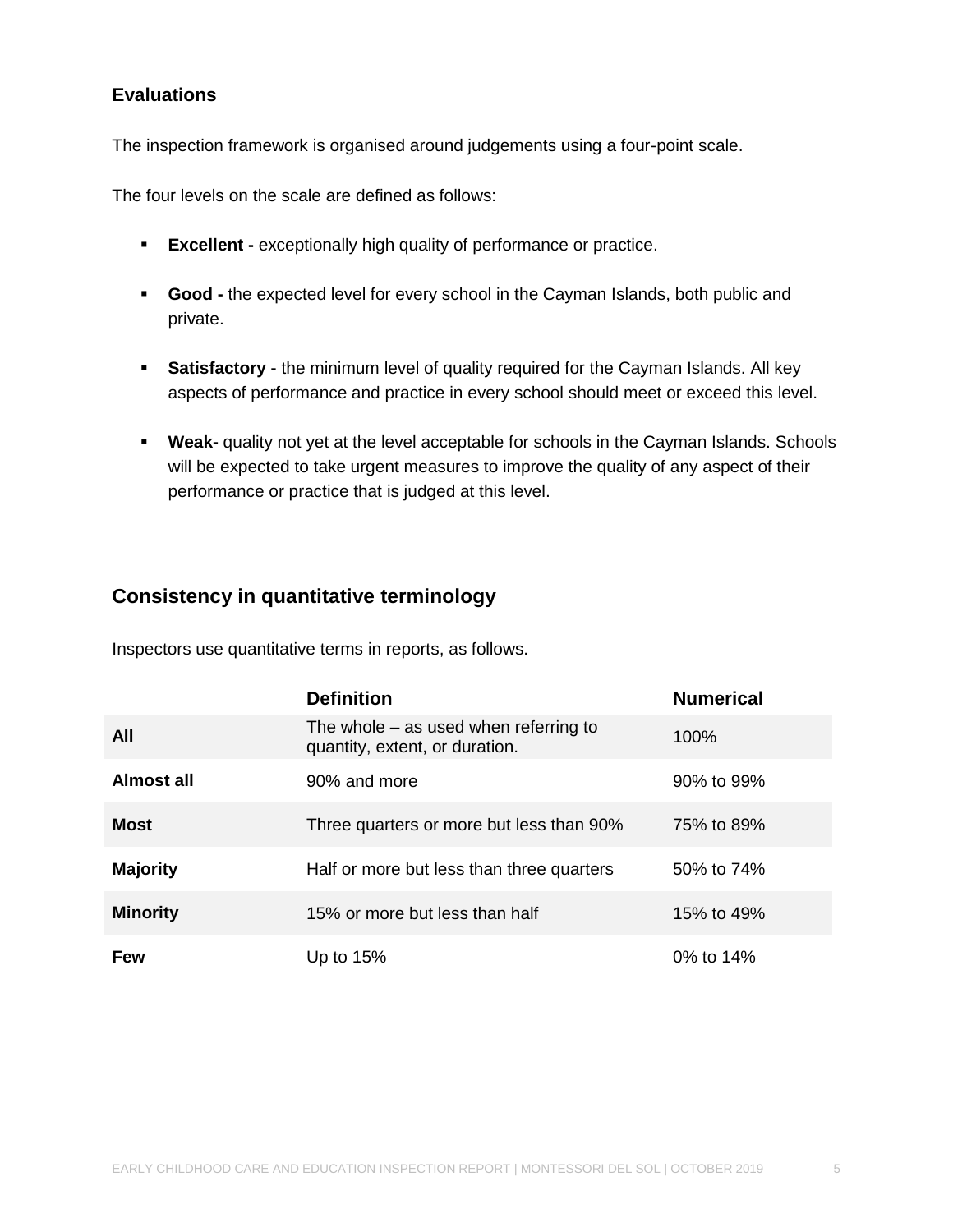### <span id="page-5-0"></span>Information about the centre

| <b>Name of ECCE centre</b>      | <b>Montessori del Sol</b>               |
|---------------------------------|-----------------------------------------|
| <b>Address</b>                  | 11 Hinds Way, George Town, Grand Cayman |
| <b>Telephone</b>                | 354-949-3222                            |
| E-mail address                  | Montessori@candw.ky                     |
| <b>ECCE centre website</b>      | http://www.montessoridelsol.com/        |
| Name of manager                 | Amy Lipton & Nadine Brandson            |
| Name of owner                   | <b>Amy and Greg Lipton</b>              |
| Centre's hours of operation     | 7:30am - 3:30pm                         |
| Number of children on roll      | 53                                      |
| <b>Number of teaching staff</b> | 7                                       |
| Number of support staff         | 1                                       |
| Date of last inspection         | <b>June 2013</b>                        |

## <span id="page-5-1"></span>Age range of children

| <b>Age Range</b> | <b>Number of boys</b> | <b>Number of girls</b> | <b>Total</b> |
|------------------|-----------------------|------------------------|--------------|
| 18-24 months     | 9                     | 8                      | 17           |
| 24-48 months     | 13                    | 16                     | 29           |
| 48 months $+$    | 3                     | 4                      |              |
| <b>Total</b>     | 25                    | 28                     | 53           |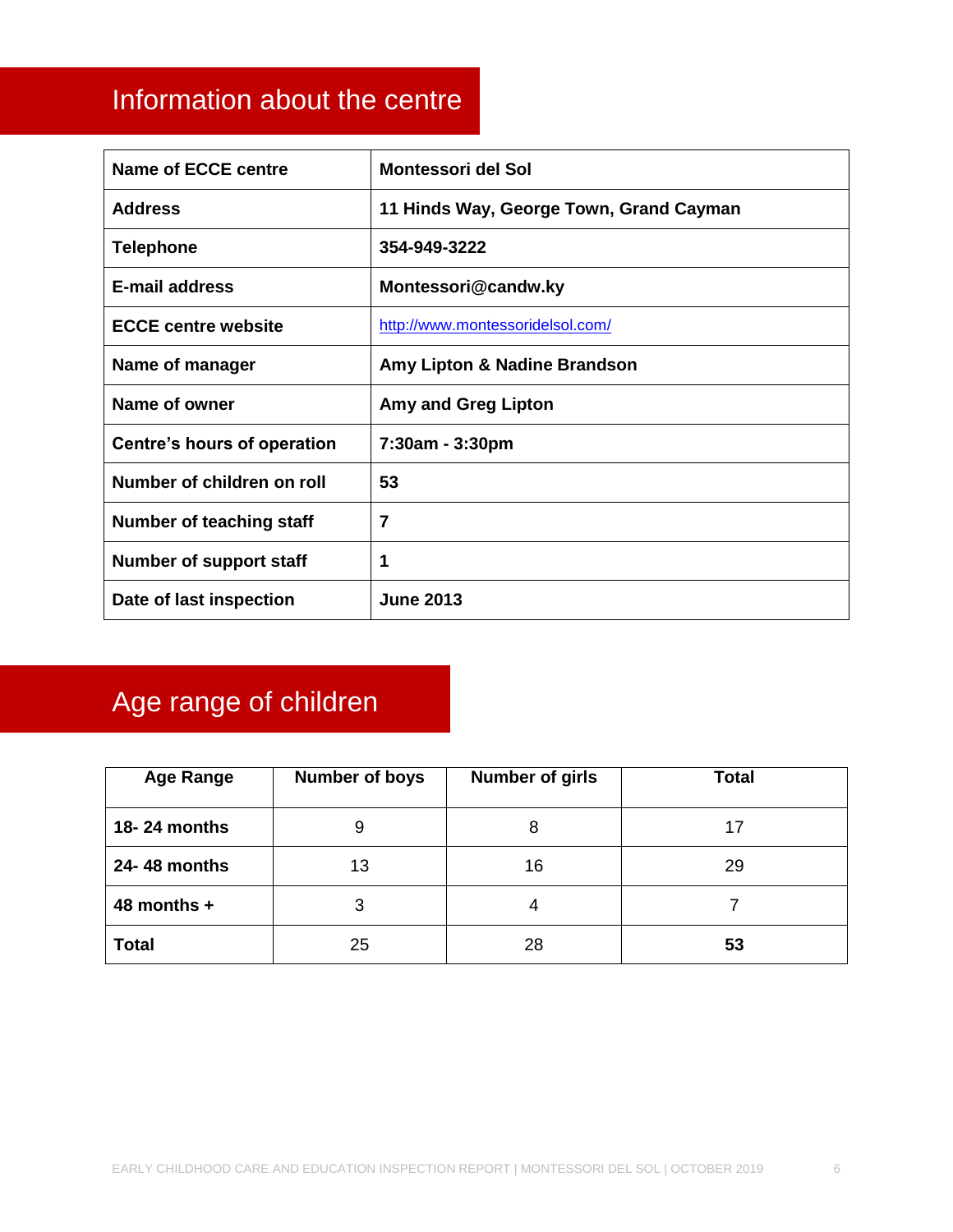### <span id="page-6-0"></span>The context of the centre

Montessori del Sol is located on Hinds Way, George Town, Grand Cayman. The school has been at its current location for over 20 years but has been under the management of the current owners since 2008.

Montessori del Sol caters to children from 18 months to six years. There are 53 children on roll but currently only 52 are attending. There are three classes including Toddlers, Casa Garden and Casa Sun Room. The classes are arranged following the Montessori philosophy of mixed age groupings. There are currently six children of statutory school age enrolled in the two Casa classes. The school promotes inclusion and there are three children with special needs on roll. The school follows the Montessori and the Cayman Islands Early Years Curricula. The school leaders plan to implement the new Cayman Islands curriculum for the Kindergarten age children.

The school's opening hours are 7:30am to 3:30 pm. An aftercare programme runs from 3:30 pm to 4:30 pm. Montessori del Sol prides itself on offering a programme that cultivates children's kindness, independence and creativity. The school leaders are committed to providing an enriched learning environment that supports children to be respectful of themselves, others and their surroundings. The goal at Montessori del Sol is to assist children in developing the skills, knowledge and attitudes to become caring and productive members of their community.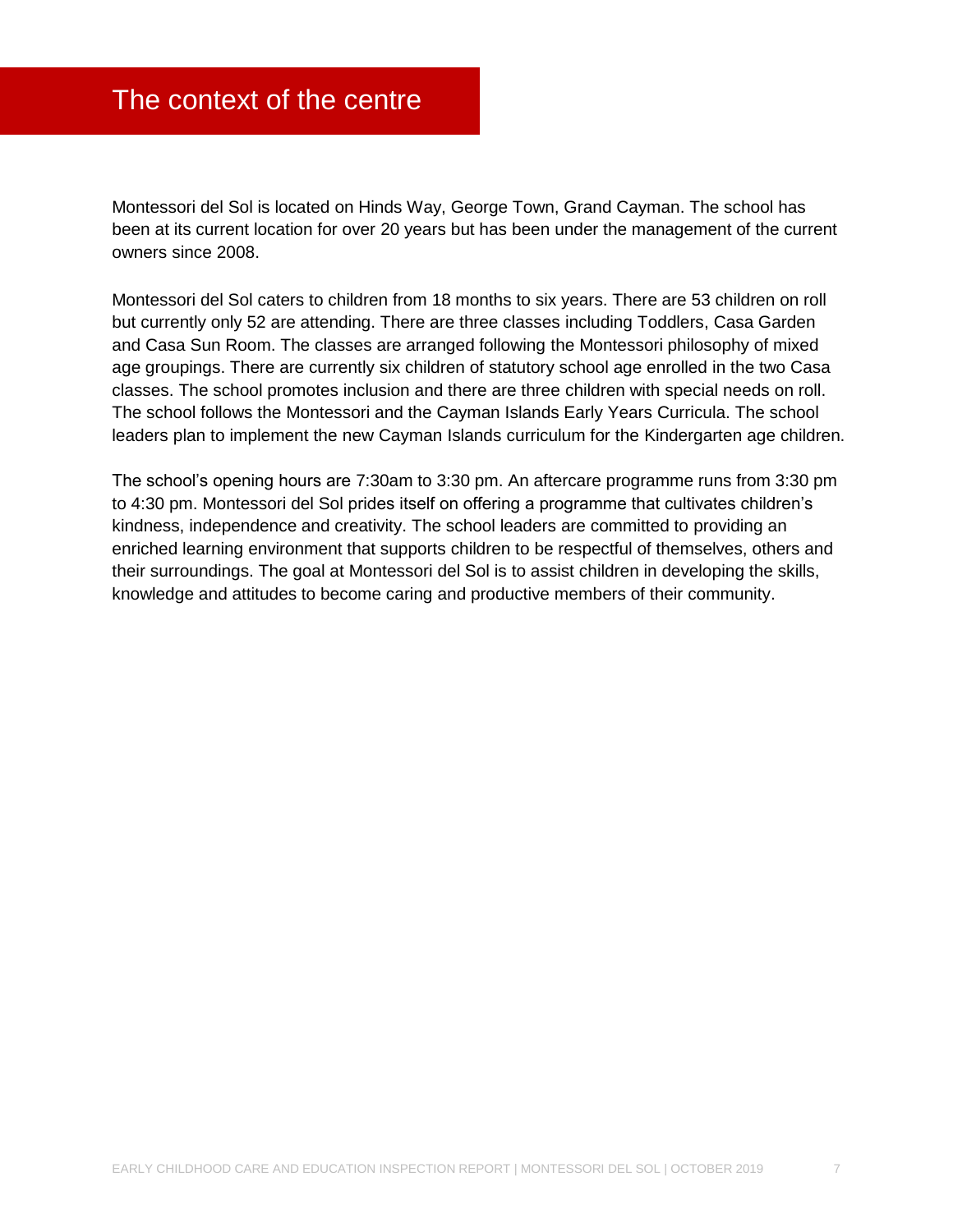### <span id="page-7-0"></span>Key strengths

Inspectors identified the following key strengths in the school:

- The programmes to support children's well-being and respect were excellent, as a consequence of staff diligence and skill. In addition, children's progress and their engagement in these areas of their learning were highly positive features of the provision.
- Across the year groups, children demonstrated confidence and enjoyment in their learning and staff effectively promoted children's independence and responsibility for their learning.
- Arrangements to ensure the health and safety of children were comprehensive and effective.
- School directors placed a strong focus on staff professional development and, as a consequence, both teachers and support assistants worked effectively as a team providing a consistent approach to practice and curriculum delivery.
- Links with the community and parents were effective in enriching the curriculum and broadening children's experiences.
- The spacious, well-resourced outdoor play areas provided rich and multi-sensory experiences for the children.

### <span id="page-7-1"></span>Recommendations

Inspectors identified the following areas to support the continued improvement of the school:

- Implement plans for the school to receive accreditation, thereby strengthening further the current arrangements for self-evaluation and school improvement.
- Review provision and children's progress in aspects of communication and mathematics particularly with regard to the Kindergarten-age children and adapting the curriculum to better meet the needs of those of statutory school age.
- Further develop assessments arrangements to ensure a close link to the new Cayman Islands Foundation Stage curriculum and track the progress of children overtime to monitor their achievement against expected standards.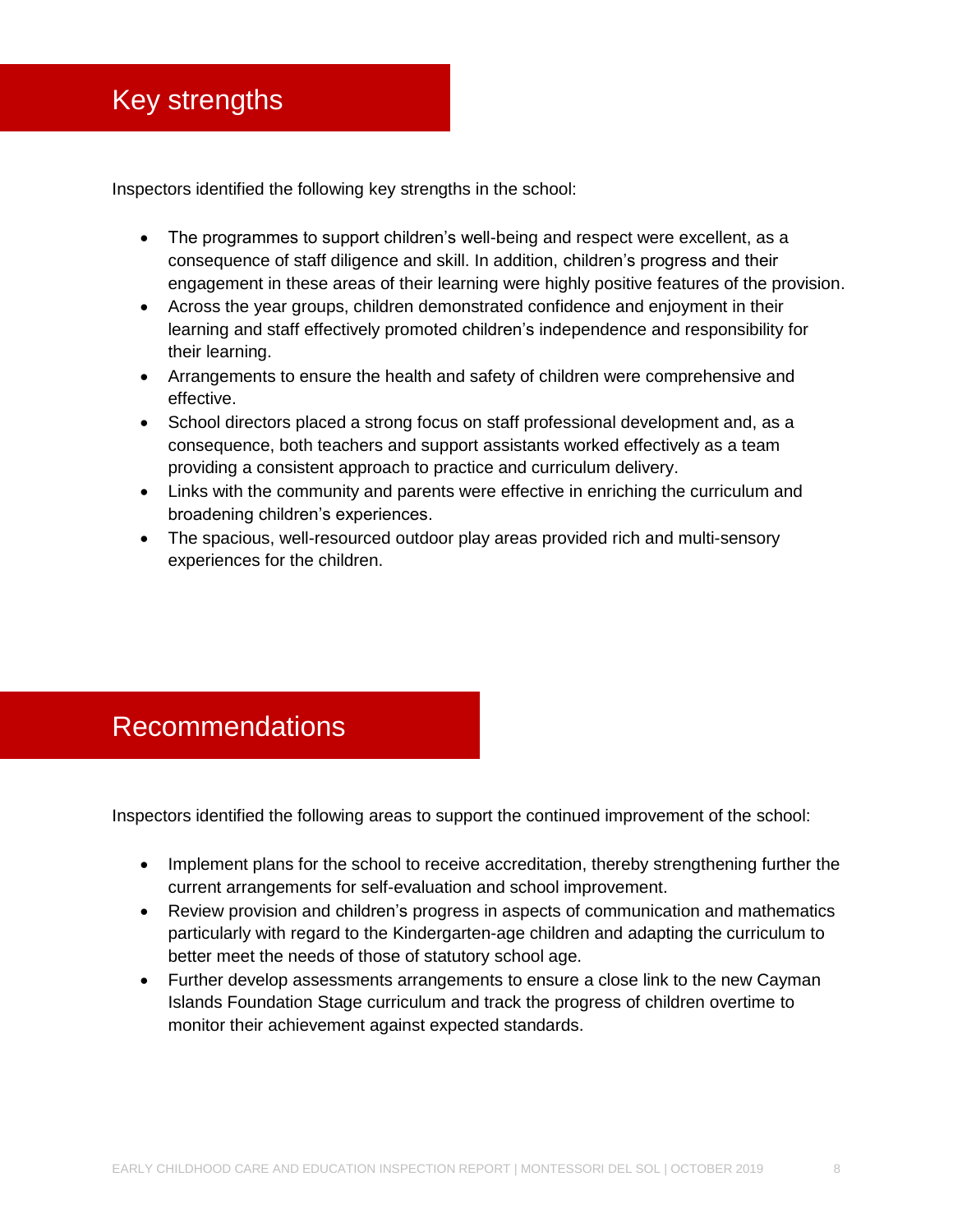### <span id="page-8-0"></span>**Summary**

#### **Overall Evaluation - Good**

The overall performance of Montessori del Sol was good. The school performed well in all major aspects of its work and the majority of the judgements were rated as excellent. The school directors were proactive and forward thinking and demonstrated a strong focus on raising standards across the school.

Across all quality indicators, a majority of judgements were excellent and these included:

- Aspects of children's achievement in exploration, respect, communication and wellbeing;
- Children's learning;
- Health and safety;
- Links with parents and the community, and;
- Staff and the learning environment.

All other judgements were rated as good. These included:

- Teaching;
- Assessment;
- Curriculum:
- Support and guidance;
- Leadership, and;
- Self-evaluation and improvement planning.

Montessori del Sol was judged to be a good school overall, with a number of excellent features. The school is in a strong position to build on its existing strengths and, in developing aspects of self-evaluation, teaching and assessment, is well placed to continue to improve even further.

Staff effectively engendered key Montessori principles such as choice and autonomy in children's learning. The school was a happy, safe community characterised by an ethos of mutual respect and collective responsibility. The learning environment was well planned and stimulating and provided rich multi-sensory experiences for the children who displayed high levels of enjoyment and engagement in their learning. Children of all ages demonstrated positive learning dispositions and usually concentrated well on their tasks. Interactions between the staff and children were nurturing, respectful and affirmative. Staff morale was high. Parents described the leadership team as efficient, responsive and committed and the learning environment as stimulating and designed to fuel children's curiosity and enjoyment.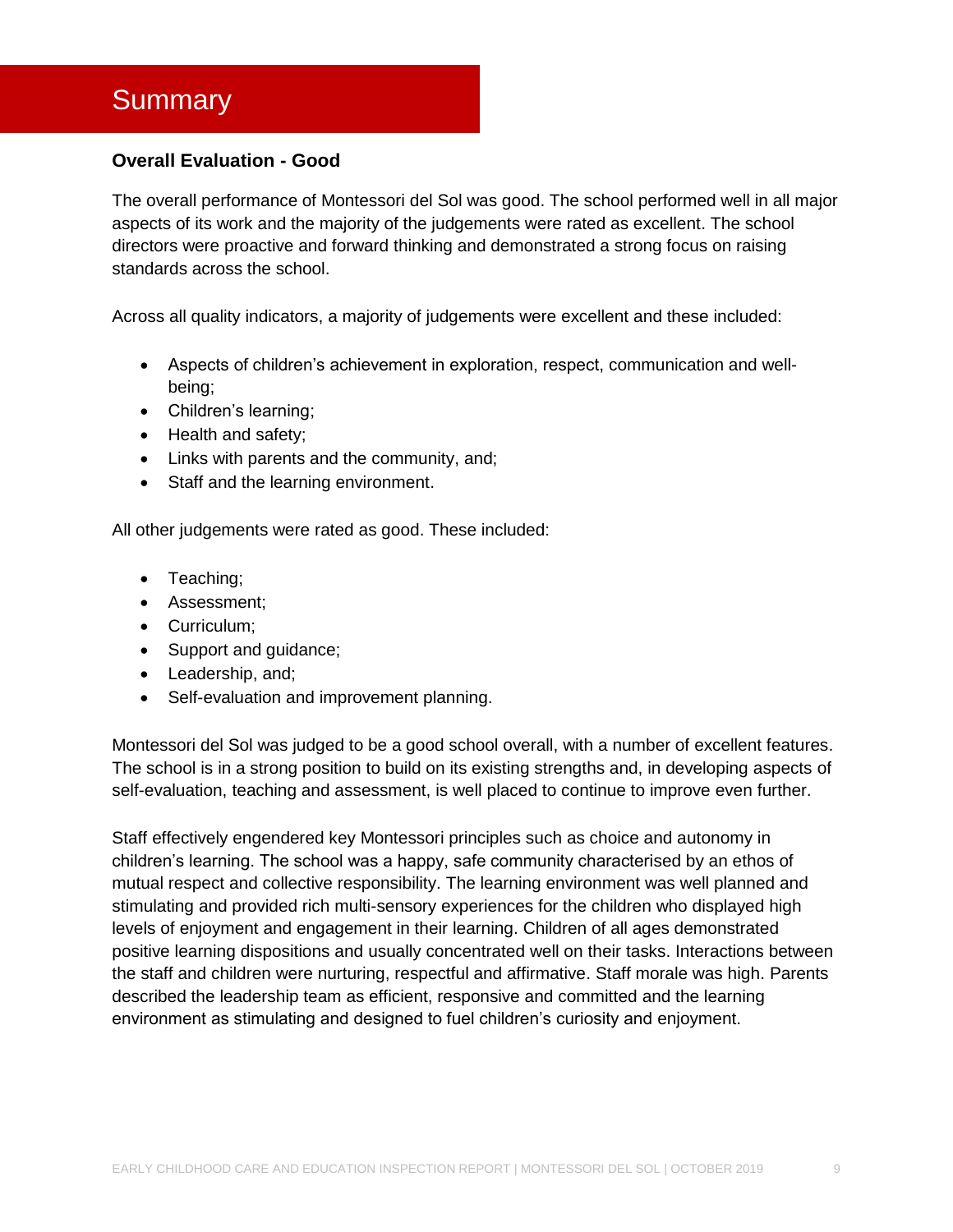### <span id="page-9-0"></span>Achievement

| <b>EXPLORATION</b>                                                                                                                                                                                   | <b>Evaluation</b> |
|------------------------------------------------------------------------------------------------------------------------------------------------------------------------------------------------------|-------------------|
| <b>Movement:</b> Children develop their<br>fine and gross motor skills through<br>independent and guided opportunities.                                                                              | <b>Excellent</b>  |
| Sensory: Children will use their<br>senses in active exploration to<br>understand their world.                                                                                                       | <b>Excellent</b>  |
| Scientific: Children inquire, research,<br>generate and modify their own<br>working theories about their world<br>through independent and guided<br>opportunities.                                   | Good              |
| Mathematical: Children manipulate<br>materials and explore concepts<br>relating to number, shape, space,<br>measurement, time and classification<br>through independent and guided<br>opportunities. | Good              |
| Technological: Children experiment<br>with tools, materials and equipment<br>through independent and guided<br>opportunities.                                                                        | <b>Excellent</b>  |

Children's movement skills were excellent because there was a rich and diverse programme in place which supported their acquisition of skills. In the outdoor area, for both Casa and Toddler classes, children had access to a well-resourced and spacious play facility. Resources were organised effectively to allow children's access and independent use of equipment. This supported their acquisition of fine and gross motor skills. Through the distribution of class tasks, such as watering plants and cleaning areas of the classroom environment, the children were able to demonstrate awareness of the rules for safety and the needs of others. Most children were very confident in their use of different Montessori resources, many of which required competent fine motor skills. In the outdoor area teachers provided an excellent range of activities, encouraging gross motor development in response to stimuli that promoted children's natural curiosity.

The excellent programme promoted children's use of their senses. Language skills and extensive vocabulary were enriched by the quality and range of available activities. Many of the tasks were planned carefully by staff but others were incidental as staff made effective use of arising learning opportunities. For example, in the outdoor area, the unexpected arrival of a chicken through a garden fence stimulated discussion and interest amongst the Toddler group. In the same class teachers had placed colourful flowers and pumpkins in the shared area and children had access to magnifiers to allow close examination and scrutiny. Throughout the day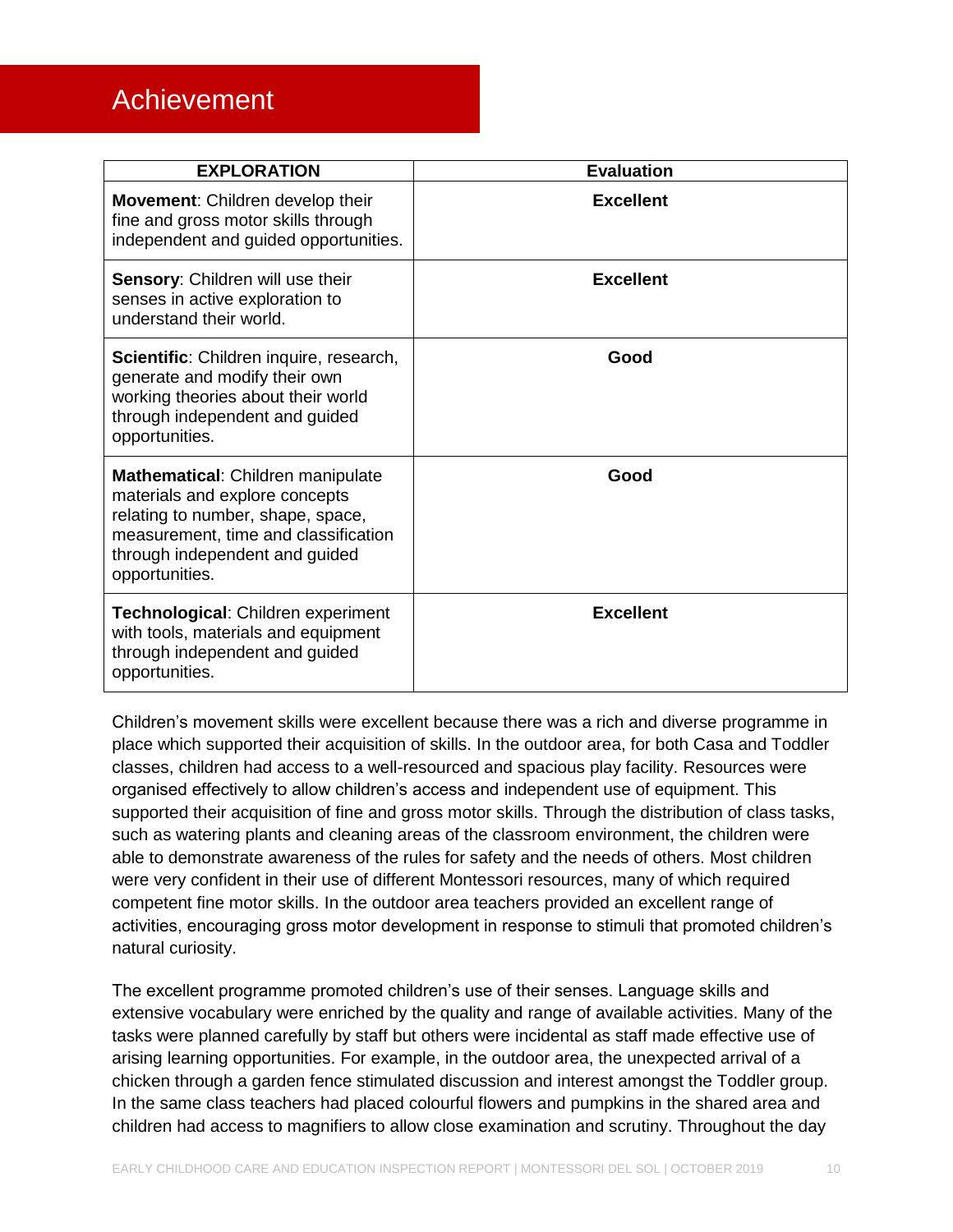staff made effective use of sounds, music and song to promote a calm and relaxed learning environment and, at all ages, this helped encourage good listening skill development.

Children's scientific knowledge and skills were good. Children had daily opportunities to explore the natural world. The garden area offered a beautiful and engaging environment, which was carefully organised to offer opportunities for investigation and exploration of the natural environment. For example, in the outdoor area children had access to water, mud, plants and large trees. They were encouraged to observe and describe their experiences. They all helped water the garden plants and could confidently explain what all plants needed to thrive. Furthermore, children showed respect and care for natural resources. A member of staff from the National Trust and the 'Heritage Heroes' programme facilitated children's appreciation of the wildlife of Cayman. The children had observed insects and could describe the life cycle of a butterfly. To extend the skills and knowledge of the children even further, there was scope for staff to include within the programme further activities that required children to organise, interpret and represent information they elicit from scientific investigations. Staff questioned the children effectively and this helped promote children's critical thinking skills.

Children's mathematical knowledge and skills were good. Staff made effective and regular use of Montessori resources and tasks to promote children's knowledge of number. In the Casa class, for example, the children presented information relating to place value and this consolidated their understanding of the concept of relative value. Older students were able to complete simple addition and subtraction tasks. Although most children were confident writing numbers correctly and demonstrated age-appropriate skills in calculation, their mental agility and recall of number facts required improvement. Staff did not consistently promote the children's skills in prediction, generalisation and independent mathematical investigation. At the toddler stage, staff effectively developed children's awareness of mathematical language within different activities. For example, using percussion in a music session, the staff enforced concepts of positional language within song. In the Casa class, children had explored the concept of measure by comparing heights and had also presented information about favourite fruits using bar charts. For the older children, mathematics tasks required further development and adaptation to meet their specific learning needs.

Children at all stages demonstrated excellent technological skills and knowledge. The children enjoyed access to a wide range of equipment such as scissors, cogwheels, magnifiers and music technology, which supported their acquisition of technological skills. In the Toddler class, for example, the youngest children used magnetic cogs to explore movement and colour. At all stages children independently accessed CD-players and headphones to listen to music and stories. In the outdoor area, the availability of magnifiers facilitated children's independent exploration of the natural world. In their use of different tools, such as those available, for example, in the 'Cayman mud kitchen', children's exploration and understanding of different materials were effectively promoted. High levels of engagement and enjoyment characterised the programme prepared by the staff to promote the children's technological understanding.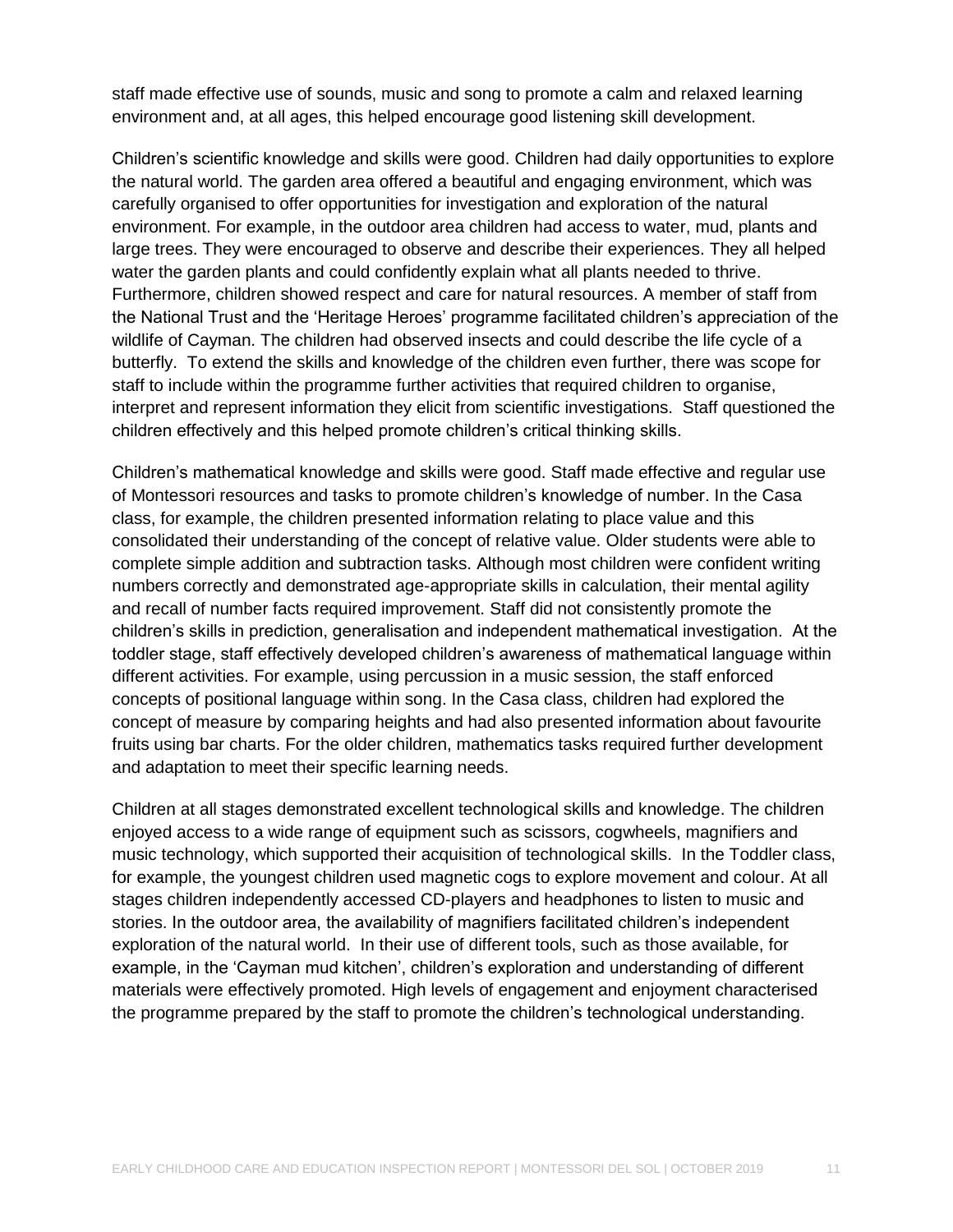| <b>RESPECT</b>                                                                                                                     | <b>Evaluation</b> |
|------------------------------------------------------------------------------------------------------------------------------------|-------------------|
| <b>Self:</b> Children develop a positive<br>sense of who they are and an<br>understanding of their rights and<br>responsibilities. | <b>Excellent</b>  |
| <b>Others:</b> Children understand how<br>their role and the roles of others<br>impact the community.                              | <b>Excellent</b>  |
| <b>Environment:</b> Children will act<br>responsibly in preservation of their<br>natural world.                                    | <b>Excellent</b>  |
| <b>Culture:</b> Children gain an awareness<br>of and appreciation for their own<br>culture and cultures around the world.          | <b>Excellent</b>  |
| <b>Religion:</b> Children have an<br>awareness of and respect for their<br>own and other religions.                                | Good              |

The children's sense of self was excellent because almost all children demonstrated a strong understanding of their own rights and responsibilities. The older children cared for themselves, their belongings and school resources and intentionally modeled positive behaviors that the younger children could emulate. Children in the Toddlers class accessed their water and snacks independently and were learning to use the toilets independently. Almost all children demonstrated age-appropriate understanding of the limits and boundaries of acceptable behaviour and showed care and empathy for others.

The children's understanding of their role and the roles of others in the community was excellent. Planned visits by personnel from the fire department and the ambulance services effectively promoted children's understanding of community helpers and how their roles impacted the community. Almost all children demonstrated the capacity to take turns and successfully negotiated such with their peers.

The children's understanding of the environment was excellent. The children actively cared for their environment and the school's active promotion of environmental awareness provided children with planned opportunities to reduce, recycle and reuse. The children had also planted grow boxes with vegetables and flowers which supported their understanding of how the environment provided for them. Children watered the plants and added crushed eggshells to the soil to provide nutrients for them. Furthermore, the school's partnership with the Cayman National Trust provided rich opportunities for the children to learn about their natural environment including Caymanian flora and fauna and the Cayman blue iguana. During the inspection, a child excitedly pointed out a Cayman white wing dove hovering in a tree in the outdoor play area. The children also listened to shared stories that illustrated local and foreign environments.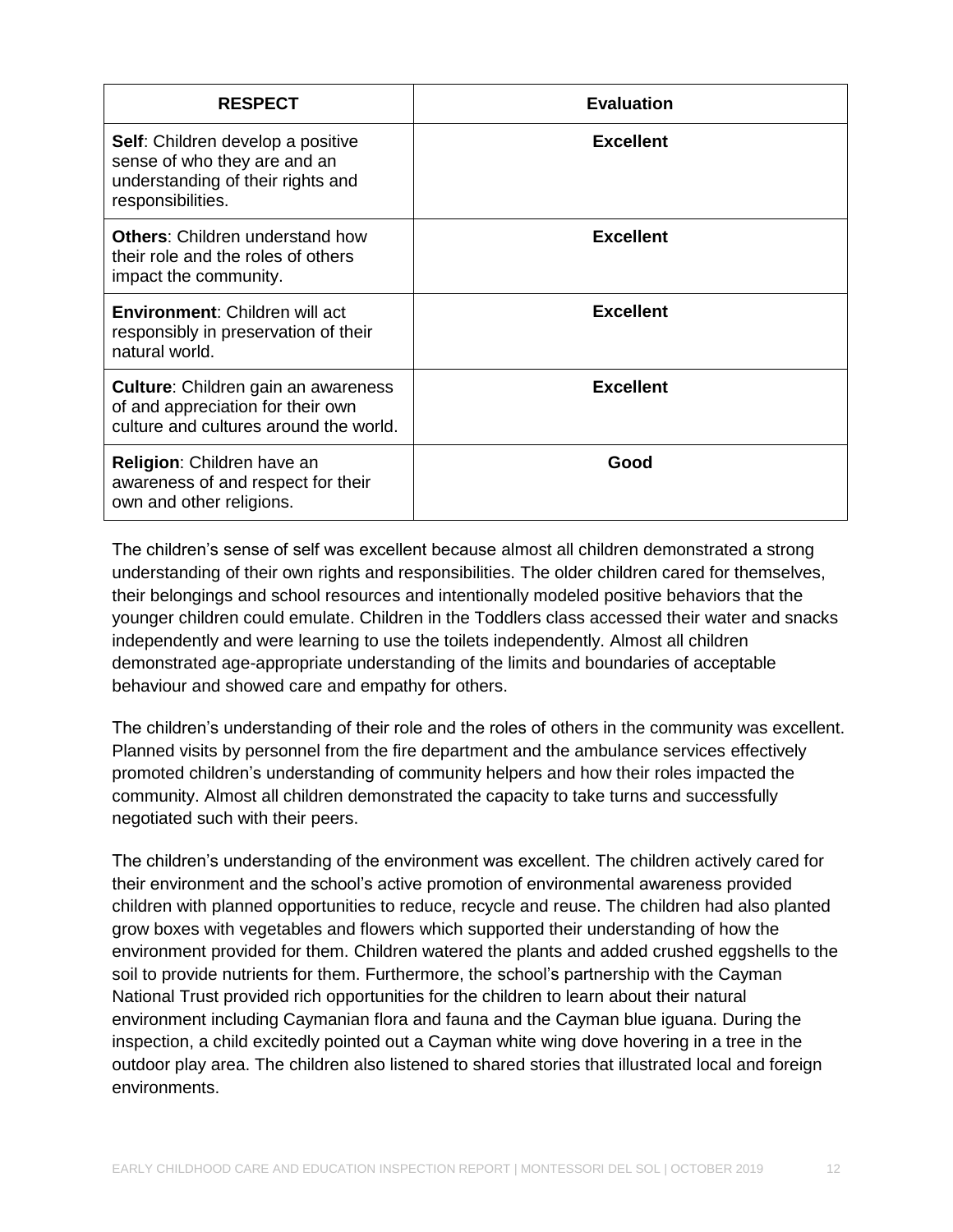The children's cultural experiences were good. Children were developing an awareness of and appreciation for their own culture as well as cultures around the world. The inclusion of parents' visits, 'me box' presentations, birthday celebrations and photo sharing supported children's understanding of the traditions and customs of others. The children also demonstrated respect for the Cayman National Song. During circle time in the Casa Garden class, the teachers and children sang along to a recorded version of the national song and all stood with their hands at their sides and faced the Caymanian flag. The school's annual 'Cultural Day' celebrated at the end of the study on continents promoted children's awareness of regions and cultures across the globe.

The children's awareness of religion was good. All children repeated Grace at lunch times. During a 'me box' presentation in the Casa Garden class, a child was able to identify religious symbols in the teacher's photograph and the teacher explained in developmentally appropriate ways about her son's baptism ceremony. The school leaders were proactive in securing parental involvement in promoting children's awareness of festivals and celebrations associated with different religions and cultures. Following positive responses from parents, the school directors planned activities such as religious celebrations throughout the school year that celebrated the different cultures represented in the classes. These themed activities will celebrate individual children's culture and religious festivals, including for example, 'Honouring Advent with Avery', 'Celebrating Chinese New Year with Freya', 'Honouring Waitangi Day with Freddie' and 'Celebrating Greek Orthodox Easter with Sienna'. These activities will further promote children's respect and tolerance for others.

| <b>COMMUNICATION</b>                                                                                                                    | <b>Evaluation</b> |
|-----------------------------------------------------------------------------------------------------------------------------------------|-------------------|
| Verbal and Symbolic: Children interpret<br>information received and effectively express<br>themselves in a variety of ways.             | Good              |
| <b>Listening:</b> Children develop the inclination<br>and ability to listen attentively and respond<br>appropriately.                   | <b>Excellent</b>  |
| <b>Creative Expressions: Children experience</b><br>and develop an appreciation for various forms<br>of art from a variety of cultures. | <b>Excellent</b>  |
| Literacy: Children demonstrate an<br>understanding that symbols are used to<br>represent ideas.                                         | Good              |

Children's verbal and symbolic communication was good. Most children demonstrated good oral language skills and were confident communicators. Most teachers ably supported children to verbalise their intentions and their emotions. In addition, children's early literacy skills were supported by a range of mark making opportunities indoors and outdoors and ready access to a wide range of developmentally appropriate books across the centre. Furthermore, teachers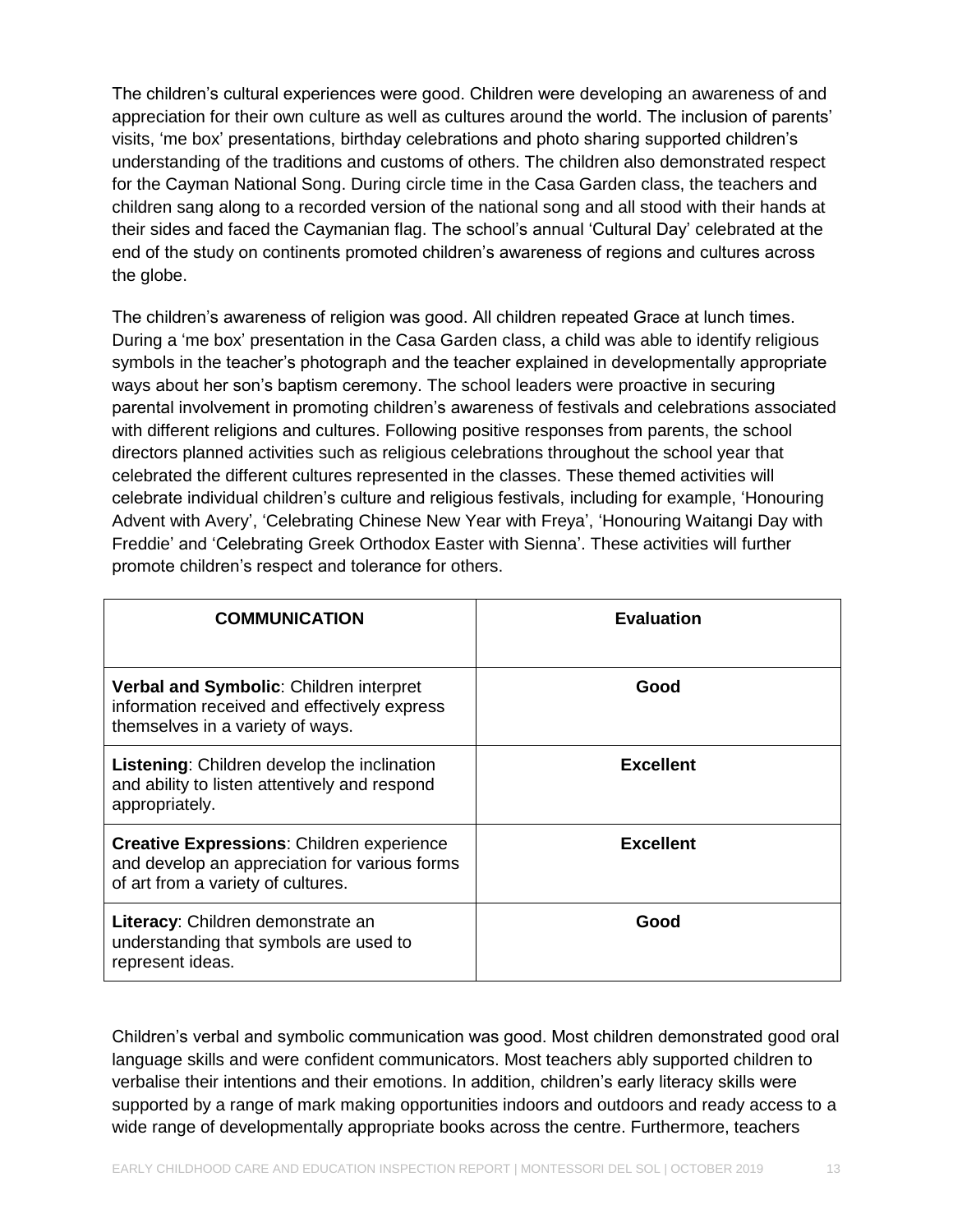effectively supported children's multi-sensory experiences using sandpaper letters. Children were able to see the letter, listen to the sound of the letter and trace the letter with their finger. This tactile experience supported children's muscle memory of letters as a prelude to writing. Teachers also capitalised effectively on incidental opportunities to support children to expand their vocabulary and explore the meanings of new words. In addition, teachers' use of skillful questioning and interactive engagements with the children effectively promoted their development of a broad and rich vocabulary. There was scope, however, to further support the older children in guided letter practice and inventive spelling.

Children's listening skills were excellent because there were good routines in place to support listening in a variety of contexts. Teachers' use of positive behaviour strategies and initiatives such as the 'peace corner' and 'mindfulness' programme inculcated attitudes of respect for the views of others and courtesy in speech and actions. As a consequence, almost all children were developing the inclination and ability to listen attentively and respond appropriately. All teachers structured opportunities for children to participate in a variety of listening experiences such as stories, nursery rhymes, music and nature walks.

Children's creative expression was excellent. There were planned and spontaneous opportunities for children to express themselves through a variety of art media. For example, across the centre there were displays of children's water colours, during outdoor play several children dressed in aprons and chef's hats and participated enthusiastically in role play scenarios in the 'Cayman kitchen'. Others pumped water and poured it onto the sand to create moats and rivers. In addition, teachers actively promoted children's self-expression through music and dance. All participated in a variety of movements and some used props such as colourful streamers and ribbons to add interest and variety to their actions. The toddlers used egg shakers to create music.

Children's appreciation of literacy was good as all children participated in shared stories with their peers or in group settings such as circle time and lunch time. The planned learning environment supported children's easy access to range of developmentally appropriate books including texts that celebrated Caymanian culture. Throughout the day, most children interacted with books in the comfortable reading areas in the classrooms. Most demonstrated good book handling skills including the toddlers who held books right side up and turned pages with the correct orientation. Most children were developing phonological awareness through a variety of literacy experiences and there was a wide range of resources to promote phonics including books, sandpaper letters, letter tiles and sight word flash cards. There was a need, however, to better promote the phonemic awareness of some of the older children whose achievement was below the expected level compared to their age and stage of development.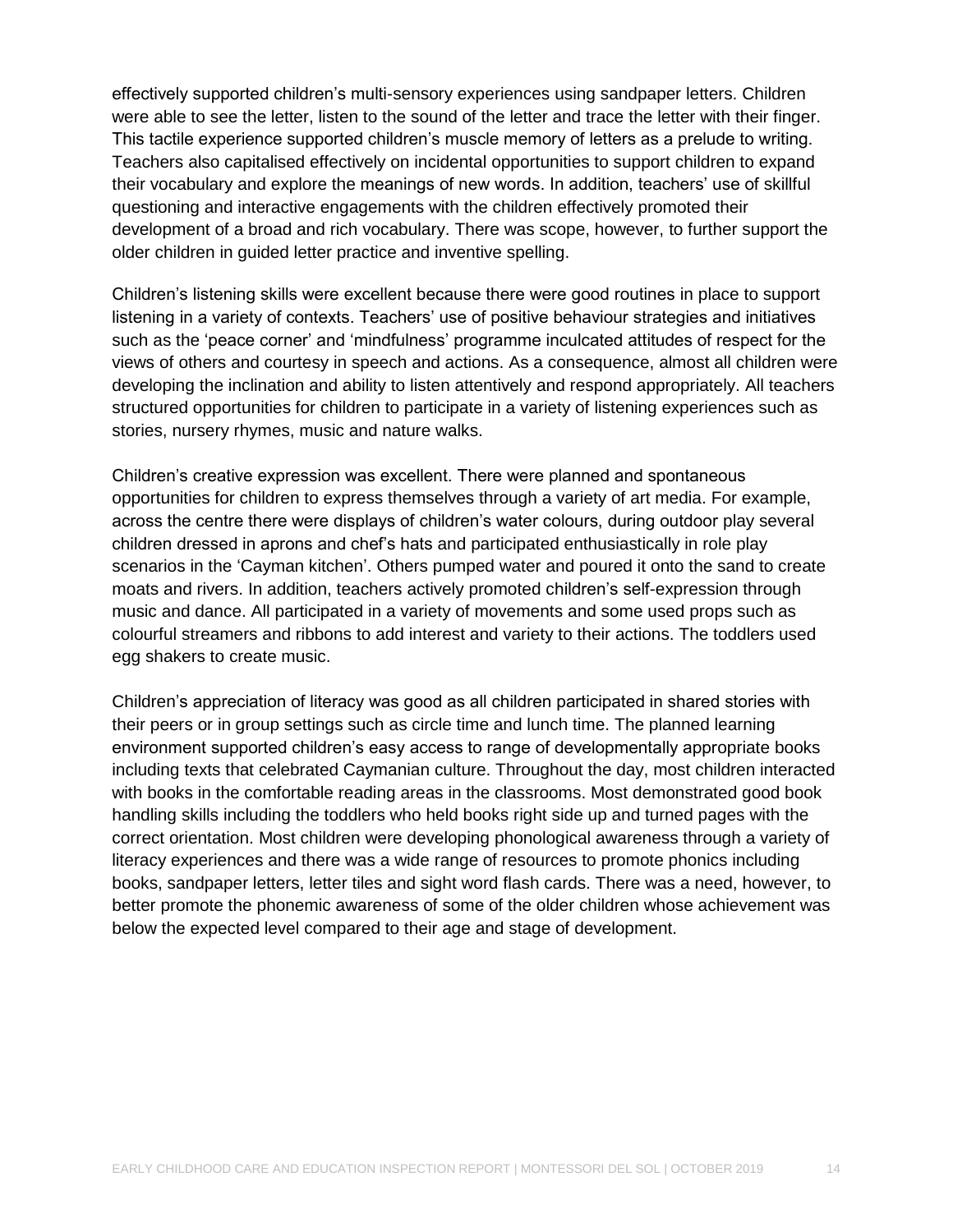| <b>WELL-BEING</b>                                                                                            | <b>Evaluation</b> |
|--------------------------------------------------------------------------------------------------------------|-------------------|
| <b>Health:</b> Children make safe and healthy<br>decisions as they discover and learn about<br>their bodies. | <b>Excellent</b>  |
| <b>Emotional:</b> Children identify and express their<br>own feelings.                                       | <b>Excellent</b>  |
| <b>Social:</b> Children will develop the skill to<br>interact with others in a variety of contexts.          | <b>Excellent</b>  |
| <b>Reflection:</b> Children will reflect on their<br>experiences.                                            | <b>Excellent</b>  |

The arrangements to support children's understanding of health were excellent. A highly positive and distinctive feature of the programme was the effective promotion of children's independence and responsibility for learning. At all stages, children were encouraged to organise their resources, tidy away and consider the needs of others. Most did so in a way that exceeded the expectations for their age and stage. Well-established routines supported the children's health and hygiene. Children's typical programme each day included an appropriate balance of indoor and outdoor play as well as a suitable balance of rest and energetic play. In differing contexts, including snack and play, children made healthy choices and communicated their personal needs confidently as a result of the positive and supportive relationships with adults.

Children's emotional development was supported through an excellent programme which gave due care and attention to each child's feelings and emotional needs. Staff promoted the children's emotional development through the careful delivery of various group and independent tasks that were prepared each day. In the Casa classes, the children were encouraged to talk about their families and were able to express their preferences and hobbies through the use of 'me box' presentations to their peers. Birthdays were celebrated in a way that facilitated growing self-esteem and recognition of each child's unique personality and contribution. Almost all children were able to take turns and share resources. Staff reasoned with children in different contexts and were highly effective in helping children accept guidance and affirmation. Praise was a prominent feature of the programme and, even during transitions, children's behaviour was excellent and positively affirmed. Children with additional needs were provided with excellent support because on-going assessment and careful observation helped identify triggers and specific behaviours which required further adult focus and intervention. Staff were observed to be consistent, kind, sensitive and vigilant in their promotion of the children's emotional needs and development.

Children's social skills were excellent. A significant proportion of the planned activities encouraged children to work independently of others. Nevertheless, within the programme, staff included daily opportunities for children to work in pairs, small groups and with their whole class. As children selected tasks the classroom groupings were often fluid and children were confident working with their peers and different adults. Children demonstrated a strong sense of empathy and a mature understanding of the needs of others. Consequently, they often shared equipment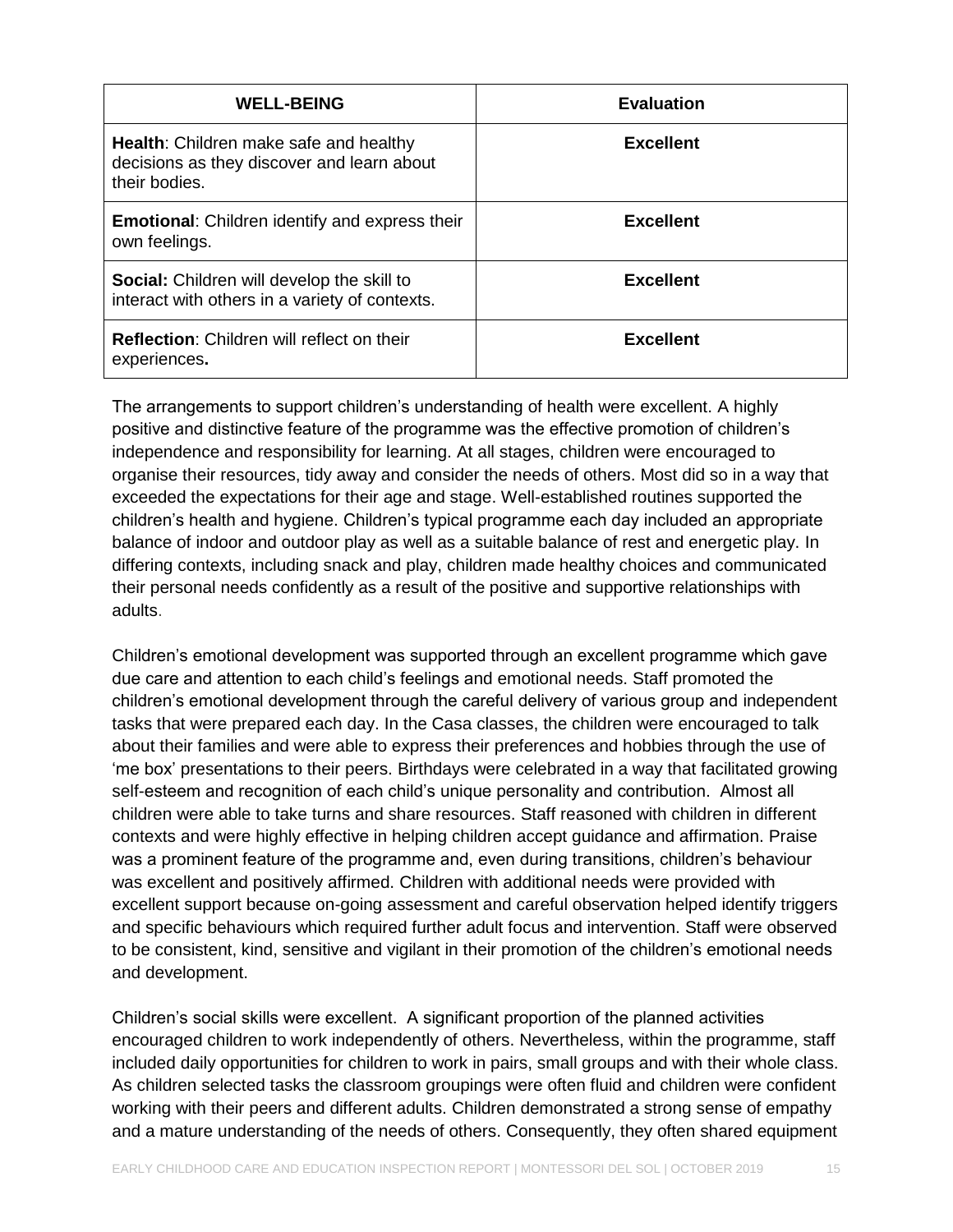with their friends and accepted reasoning and guidance from staff. Staff had established good routines across the Toddler and Casa classes and in a variety of contexts children benefited from clearly communicated expectations regarding behaviour.

Staff placed appropriate emphasis within the programme upon helping children to reflect on their experiences and, as a consequence, the children's ability to consider their own and the needs of their peers was excellent. For example, in the rare incidents of disagreement between children, staff intervened in a timely manner and directed resolution with sensitivity to the needs of all. When the children were taking turns, sharing resources or lining up, the staff were vigilant and proactive. There were consistently high expectations at all stages of the school. Children's resilience to face unexpected challenges was praised, though a few of the older children required further support and direction in order to complete tasks to the required level and thereby support their preparation for transition to the next stage of their education.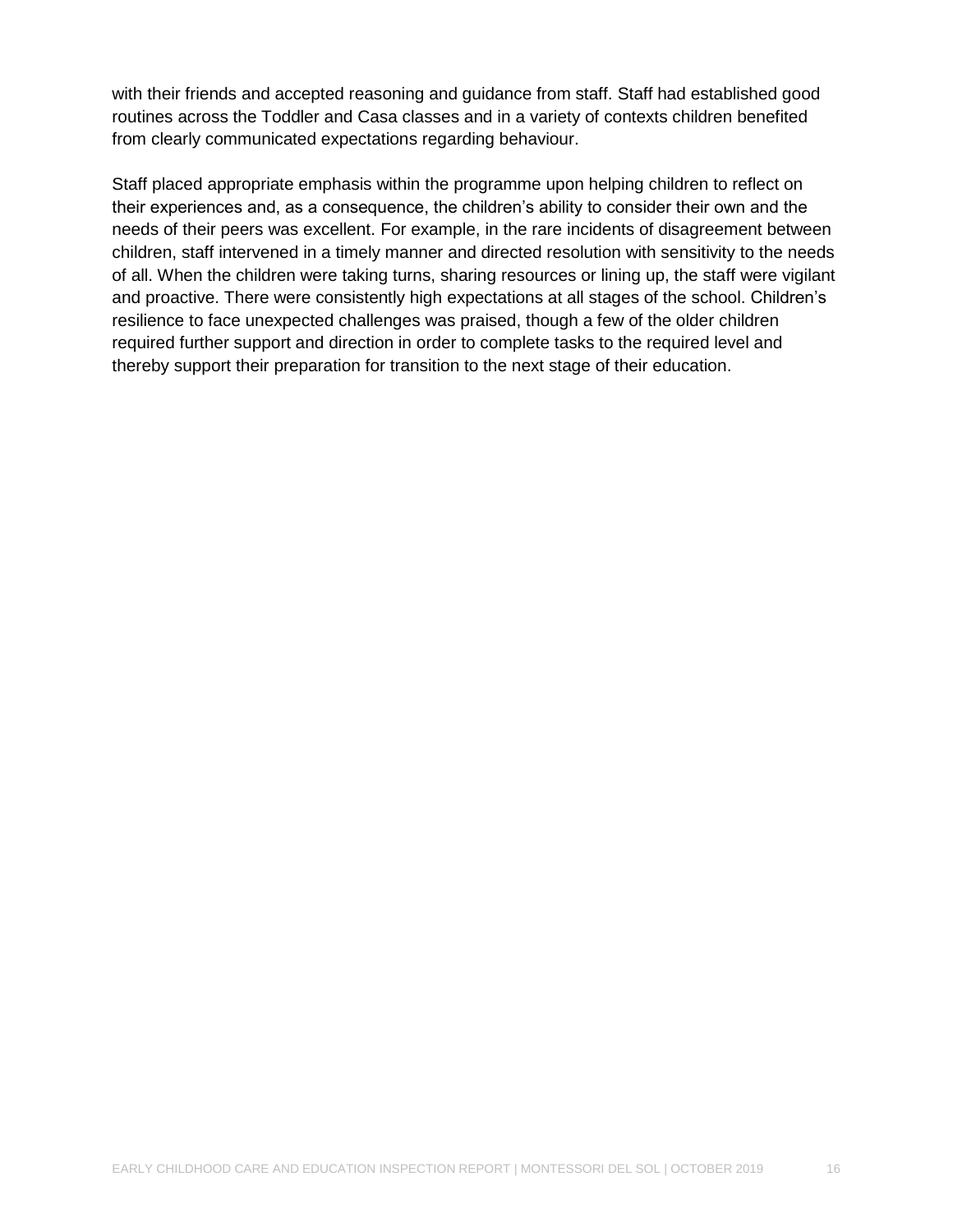### <span id="page-16-0"></span>Teaching, learning and assessment

| <b>Ensuring effective teaching to</b><br>support children's learning | <b>Evaluation</b> |
|----------------------------------------------------------------------|-------------------|
| Teaching                                                             | Good              |
| Learning                                                             | <b>Excellent</b>  |
| Assessment                                                           | Good              |

The quality of teaching was good. Inspectors observed around 30 lessons which reflected the breadth of the curriculum delivery including, for example, snack and rest times, outdoor and indoor learning, group and individual children's work programme. Staff demonstrated a confident understanding of the Montessori philosophy and methods as well as the purpose of different resources assigned to specific tasks. Importantly, they shared a good knowledge and understanding of the way that young children learn and tasks prepared each day were frequently suitable to the age and stage of the children. Teachers planned carefully to address the learning needs of individual children. In particular the younger children in the Toddlers and Casa classes benefited from an individualised programme which supported the children's acquisition of skills and knowledge across all four areas of the Cayman Islands Early Years Curriculum. Staff effectively managed the classroom environment, behaviour, routines and transitions. There was a strong sense of teamwork amongst staff and this was evident in the successful deployment of teaching assistants to roles which maximised the children's learning. Teachers questioning was effective in promoting children's thinking skills and independence. In continuing to improve the quality of teaching, there was scope for staff to extend their professional skills even further to widen their strategies to support the learning of the older children of statutory school age.

Learning was excellent and an important strength of the provision at Montessori del Sol. Staff were highly skilled and successful in promoting the children's responsibility for their own learning and, as a consequence, children were confident, articulate and independent learners. Inspectors noted high levels of engagement in all stages of the school. In the morning time, at the beginning of the school day when children accessed the outdoor area, children were noted to be excited about the activities available to them. They were curious and motivated; communicating their enjoyment and appreciation to staff and their peers. As a result of the choice of tasks and self-initiated learning available to them, all children were motivated to learn. This helped promote children's resilience and independence as young learners. School leaders and staff were appropriately focused upon extending opportunities for children to lead their own learning and gain an age-appropriate understanding of their next steps in core areas of the curriculum.

Arrangements for assessment were good. Staff used a breadth of assessment tools to check children's achievement and comment upon their completion of the assigned Montessori tasks. The assessments were linked to the Cayman Islands Early Years Curriculum. Throughout the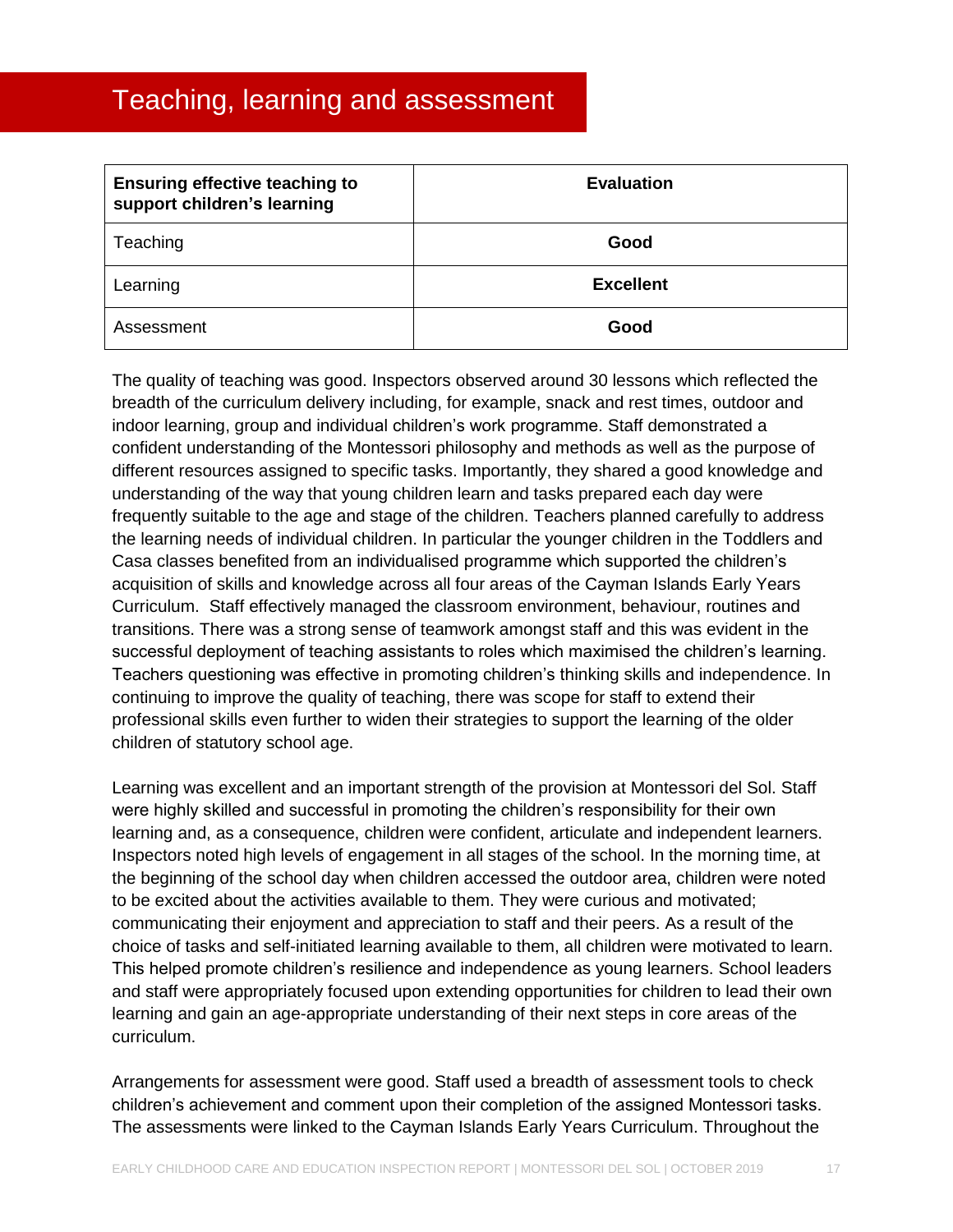day, staff observed the children at play and took notes regarding their skills and understanding during various activities. This information was used to adjust the programme available to different children in the light of ongoing assessment information. An on-line assessment tool had been recently introduced and this was helpful in collating the arising observations made by staff and identifying those areas where children required further support or consolidation of knowledge or skills. Assessment practices required further development to support managers in their evaluation of the progress made by children over time. Similarly, in order to check children's achievement against international standards, the assessment strategy required enhancement to offer insights for teachers and leaders into children's acquisition of core skills relative to others of similar ages in similar educational contexts.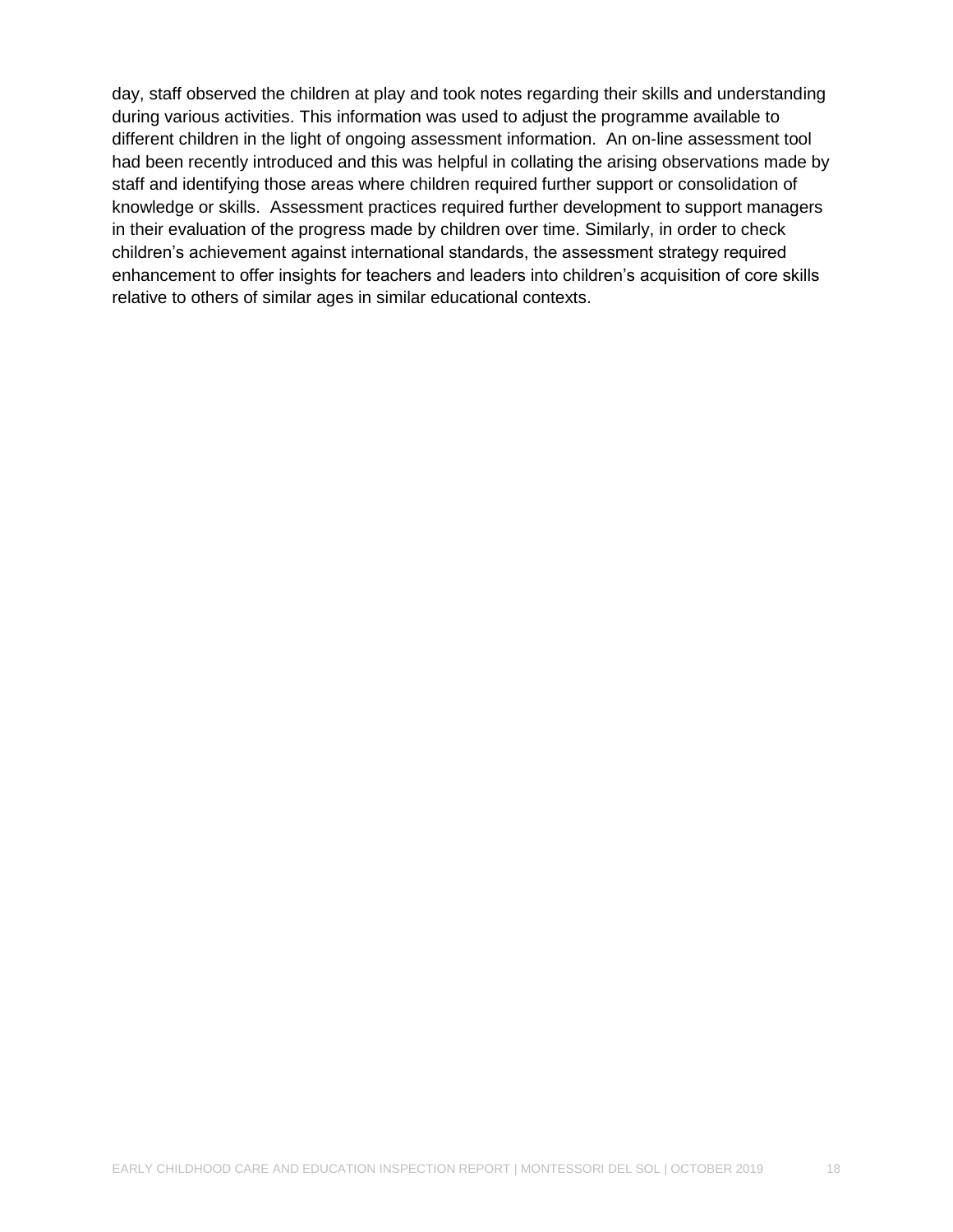<span id="page-18-0"></span>

| Offering a curriculum that meets the<br>educational needs of all children | <b>Evaluation</b> |
|---------------------------------------------------------------------------|-------------------|
| Curriculum                                                                | Good              |

Staff had invested significant time and energy in ensuring that the curriculum provision aligned with the requirements of Cayman Islands Early Years Curriculum framework. School directors participated in an annual review of the curriculum which was organised around planned monthly themes. Staff also participated in weekly planning meetings to discuss curriculum provision and children's progress in order to modify planned activities moving forward. The school was strong in its provision of Montessori practice. As a consequence, the toddlers were rapidly developing skills in independence, interpersonal relationships and oral communication. Children in the Casa programme demonstrated appreciable development in movement, grace and courtesy, language development and mathematical understanding. However, there was the need to provide more intentional instruction for the Kindergarten children and to ensure increased documentation and progress records of their reading, writing and numeracy skills.

Cross-curricular and extracurricular programmes were continually developed with support from parents and the community. Notably, the school had participated in a field trip to the National Gallery to enrich the children's experience and school directors signaled their intention to include regular field trips as part of the programme to broaden children's learning experiences.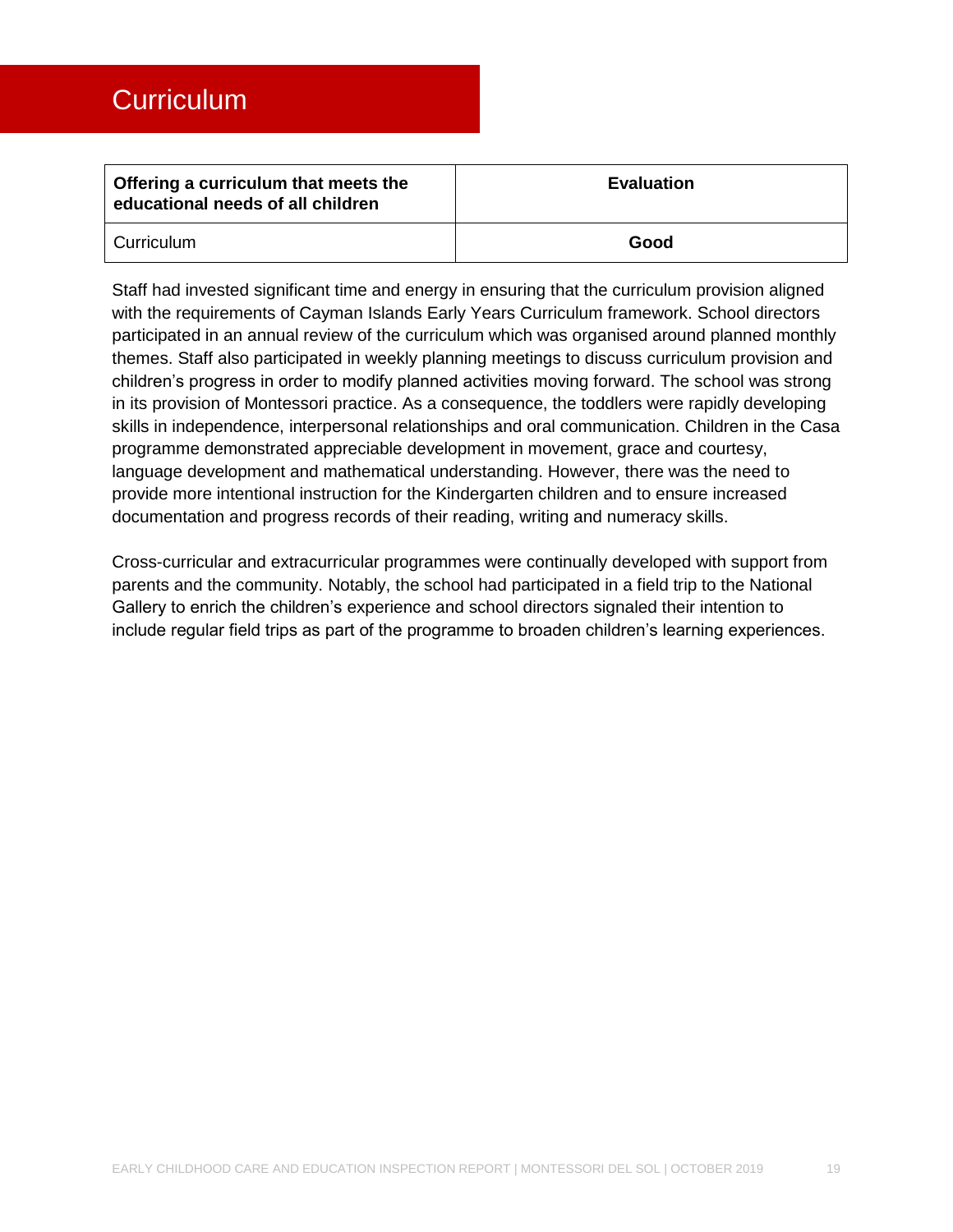### <span id="page-19-0"></span>Safety and support

| Keeping our children safe and always<br>supported | <b>Evaluation</b> |
|---------------------------------------------------|-------------------|
| Health and safety                                 | <b>Excellent</b>  |
| Support and guidance                              | Good              |

Health and safety was judged as excellent because school leaders had established effective policies and procedures to ensure the safety and well-being of the children and staff. The building and premises were safe and well maintained. All regulatory requirements relating to fire safety and environmental health were met. In addition, appropriate risk assessments were conducted for field trips. Comprehensive records were kept of fire drills and maintenance checks and record keeping was regular and precise. Healthy living was systematically built in and promoted in all aspects of school life. School directors offered helpful suggestions to parents on healthy lunch options for children. Children washed hands independently, took frequent water breaks and wore hats outdoors. Planned outdoor activities promoted children's gross motor development, and the children's participation in yoga and the 'mindfulness' programme supported their holistic development. Furthermore, the school directors were effective in creating a culture of safeguarding in the school. Child protection arrangements were clearly defined and all staff were trained in child protection arrangements. Staff were vigilant in their supervision of the children both indoors and outdoors.

Support and guidance was judged as good. Relationships between staff and children were nurturing, respectful and affirmative. As a consequence, the children thrived in a culture of respect and harmony. Initiatives such as the 'mindfulness' programme and the 'peace corner' effectively supported children's personal and social development. The school promoted an inclusive ethos, and children with special educational needs were skillfully supported to achieve their learning goals. The school had established good partnerships with a range of external providers such as Cayman ABA, Achieve Cayman and the Department of Education Services' Early Intervention Programme to provide in-school support for children with special educational needs. The school directors provided parents with regular reports about their children's progress each term. However, there was scope to refine systems by which staff and school leaders tracked children's progress, by providing rich and varied information about the skills, knowledge and understanding children were developing in the early learning goals and communicating this clearly to parents.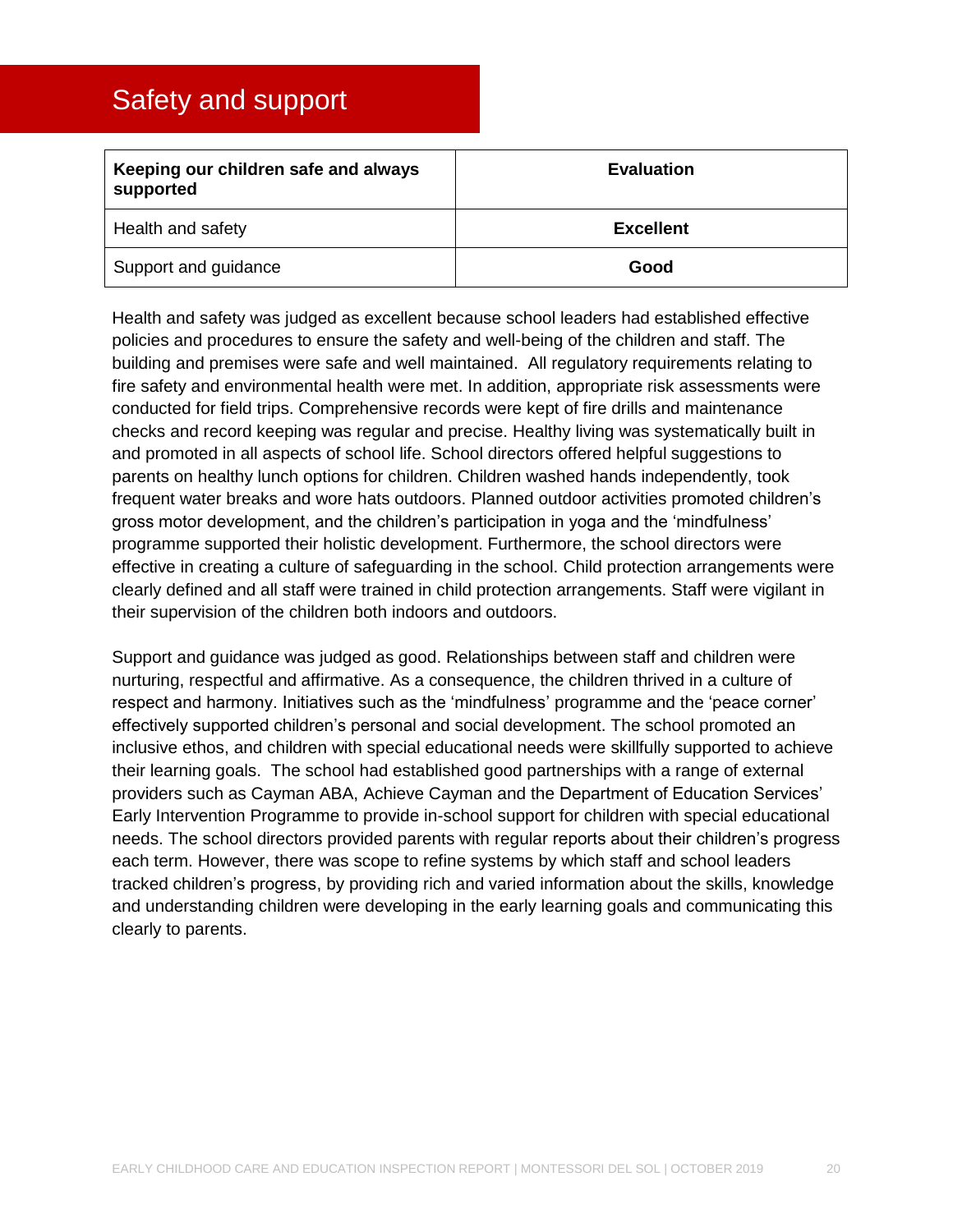### <span id="page-20-0"></span>Leadership and management

| Leading and managing the centre and<br>developing links with the community | <b>Evaluation</b> |
|----------------------------------------------------------------------------|-------------------|
| Leadership                                                                 | Good              |
| Self-evaluation and improvement planning                                   | Good              |
| Links with parents and the community                                       | <b>Excellent</b>  |
| Staff and the learning environment                                         | <b>Excellent</b>  |

Leadership was judged good because the school directors provided a clear sense of direction and demonstrated a strong commitment to reflective practice. Inspectors noted that there was a commendable ethos of professionalism, collaboration and collective responsibility among staff. Staff morale was high and all staff expressed highly positive comments about the quality of leadership and the educational provision offered by the school. The school was a happy, supportive and inclusive community. Continuous professional development for staff was an established feature of the school's practice. School directors conducted regular staff meetings to support professional reflection processes and improve children's learning experiences. Performance managements systems were in place, and the directors had recognised the need to refine lesson observation tools to better monitor the quality of teaching and learning across the centre. In addition, the school directors were committed to building a middle leadership tier and had devolved areas of special responsibility to staff. Although there was no governance body in place, the school was actively seeking accreditation from the International Montessori Council to support ongoing external evaluation of its practice.

Self-evaluation and improvement planning was judged as good. The school directors demonstrated strong commitment to the process of self-evaluation to enhance their practice. Inspectors noted that self-evaluation and school improvement planning processes were comprehensive and systematic. As a consequence, the directors had a good understanding of the centre's strengths and the areas for improvement. Development plans were in place which appropriately targeted areas for improvement. All the recommendations from the previous inspection report had been satisfactorily addressed.

Links with parents and the community was judged as excellent. School directors proactively consulted with and involved parents in their children's learning and the work of the school. There were established mechanisms for communicating with parents. These included telephone calls, newsletters, termly parents' conferences and informal drop-ins. Other activities to foster parental engagement included 'Parents Craft Nights', 'Bring Mom to School Day' and 'Bring Dad to School Day' as well as a selection of social events throughout the school year. All parents received a handbook which included information about the school and the curriculum. In addition, the directors used on-line surveys to poll parents' views on the timing of special events such as 'Culture Day' and 'Parents' Night.' Parents were highly supportive of the work of the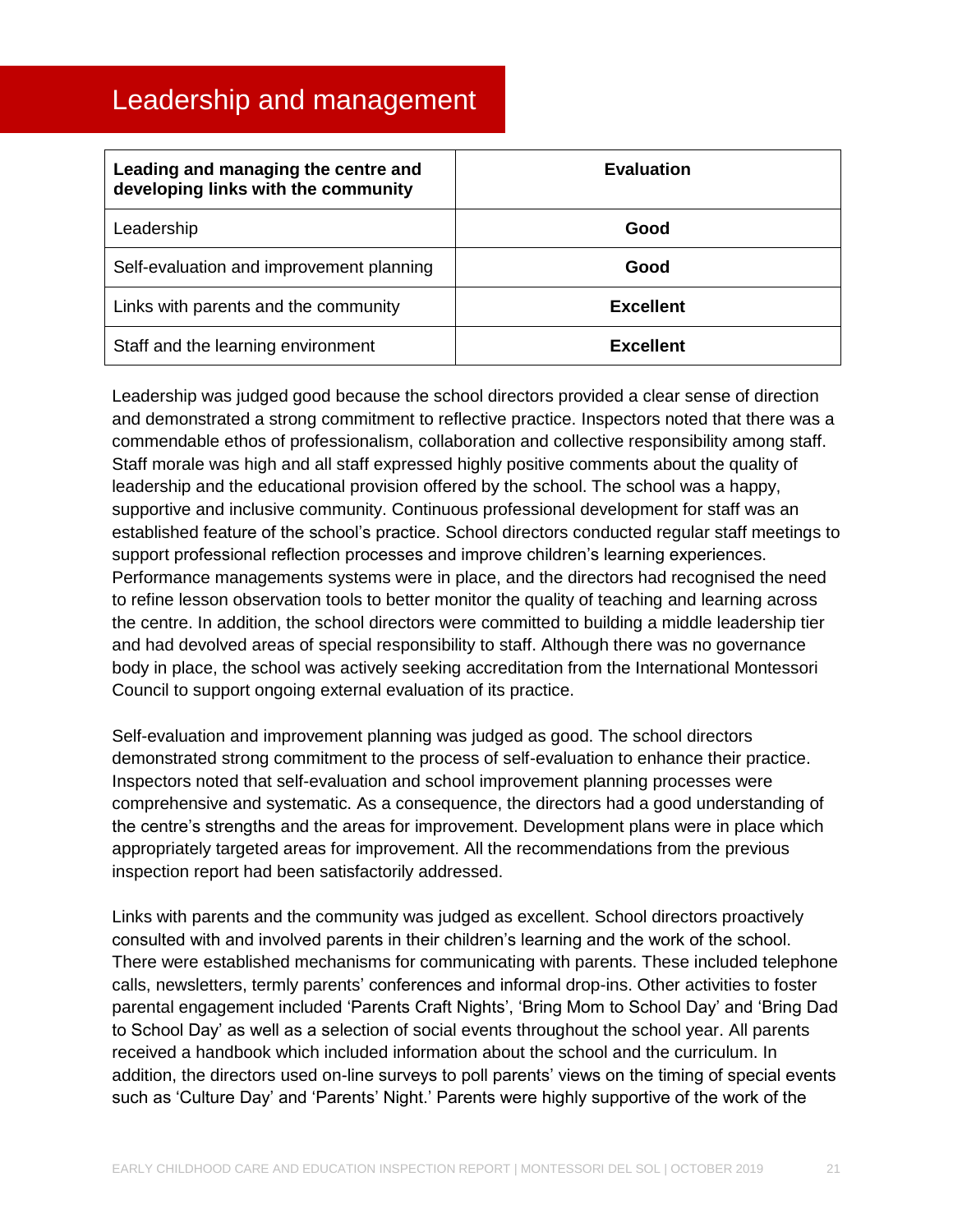school and all families completed the on-line survey ahead of the inspection. Most parents made highly positive comments about the quality of their children's learning experiences.

The school had also forged effective links with a number of organisations in the local community to promote and enhance the children's learning experiences. For example, each week Kirk's Market donated left-over flowers to the school for the children to use in floral arrangements. In addition, the school had developed an effective partnership with the National Trust to promote children's environmental and cultural awareness. For the second year running, the school was a part of the National Trust 'Heritage Heroes' programme. As the first early years centre to join the programme, school leaders had worked with staff at the National Trust to design ageappropriate experiences for the children. During the school year, staff from the National Trust conducted regular visits to discuss blue iguana conservation, recycling, and traditional Caymanian games. School leaders also shared best practices with other schools and facilitated professional development opportunities for colleagues in other centres to improve their practice.

Staffing and the learning environment were judged as excellent. All teachers were well qualified and were effectively deployed to support children's positive learning experiences. Staff retention was high. The premises provided a safe and stimulating learning environment. The classrooms were well planned, spacious and inviting. A wide range of Montessori materials were organised in easy reach of the children which promoted autonomy and choice in their learning. The spacious, well laid out outdoor play areas provided a rich multi-sensory environment that effectively promoted children's creativity, exploration, investigation and independence. In addition, the wide range of developmentally appropriate play equipment and resources successfully promoted children's integrated skill development. All children displayed high levels of enjoyment and engagement during outdoor play. Staff used laptops and I-Pads to document children's learning, attitudes and interests, and children used CD players to listen to music and stories. However, there was scope to expand information technology opportunities and further promote children's independent exploration and research of learning concepts.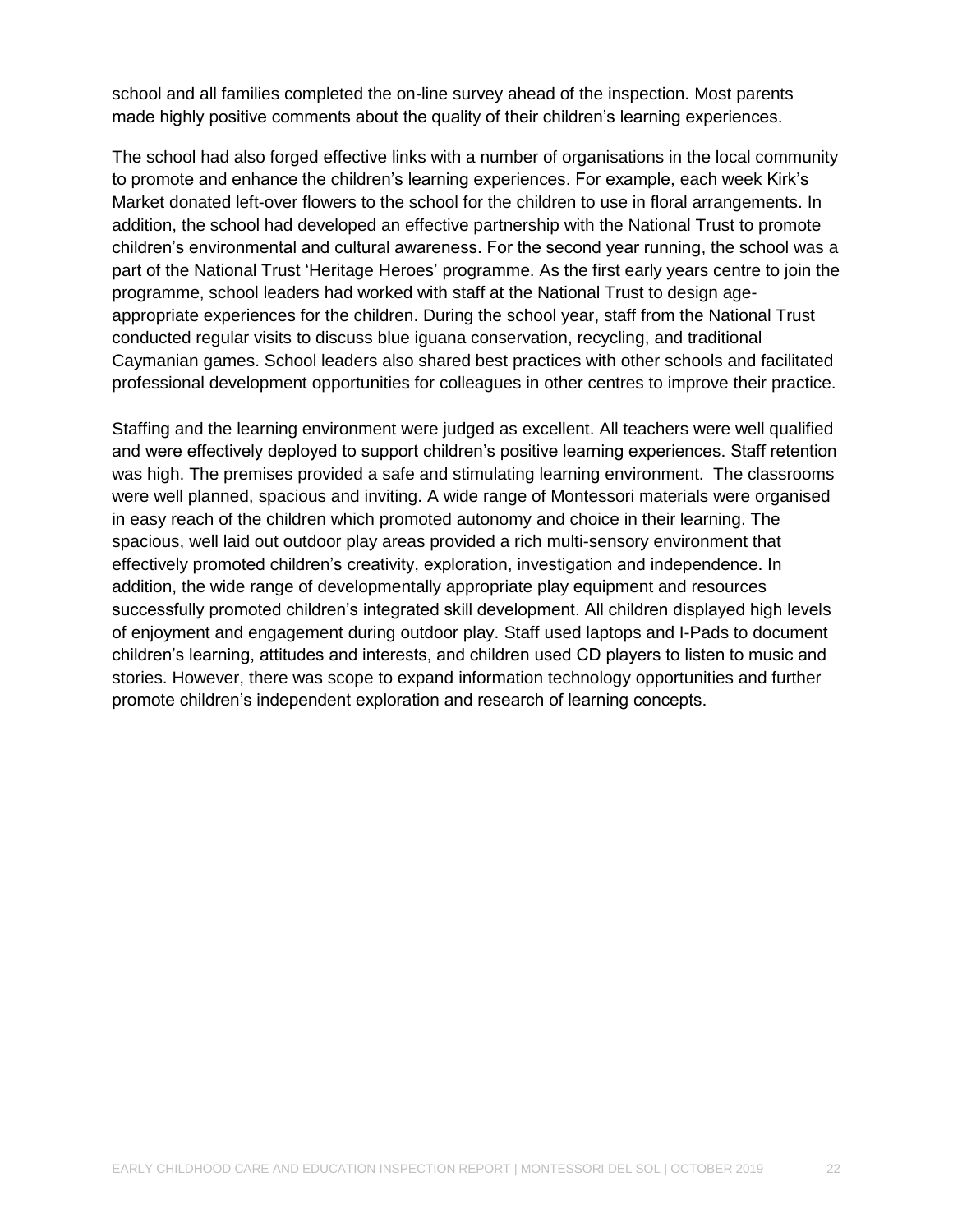### <span id="page-22-0"></span>Survey results

Forty-five parents and eight staff completed the on-line survey. The results from the survey are detailed in Appendices One and Two to this report.

Forty-five respondents representing all the families of children attending the school completed the on-line survey in advance of the inspection. The majority of the respondents had children attending the school for two years or longer. Almost all parents agreed that their children were making good progress in all aspects of early literacy. The majority stated that their children were making good progress in their mathematical understanding and early scientific understanding. All parents expressed that their children was safe and cared for at the school and that the school helped their children choose a healthy lifestyle. Almost all agreed that the school was well led, and that the school enjoyed good links with the wider community. All agreed that the school has appropriately qualified and suitably skilled staff and good quality resources to support their children's learning. Almost all felt that communication was effective and that they received timely reports on their children's progress. Many parents made highly positive comments about the work of the school. For example, one parent wrote, 'Montessori Del Sol is a well-run and organised school. It has amazing teachers, a safe and clean environment and all help nurture my children to be kind and caring individuals and encourage their desire to learn'.

All staff comprising seven teachers and one support staff completed the survey. Most had worked at the school for three years or more. All stated that the children's behaviour was good and that the school promoted a positive learning environment and provided good opportunities for children's exploration, choice and independent learning. All agreed that the school provided good support to children with special educational needs. All judged the school to be well led and agreed that the school provided a good quality of education. All agreed that they were involved in the process of self-evaluation and improvement planning. All staff judged that the school offered a safe and caring environment for all members of the school community. All staff believed that parents were actively involved in the work of the school. In addition, staff made positive comments about the caring and inclusive ethos of the school. One staff member wrote that 'the centre is consistently providing the best quality education to our children and leaders are committed to the professional development of staff'.

#### **What happens next?**

As the school is judged to be providing a good quality of education, there will be no further inspections of Montessori del Sol until the next cycle, which commences in September 2020.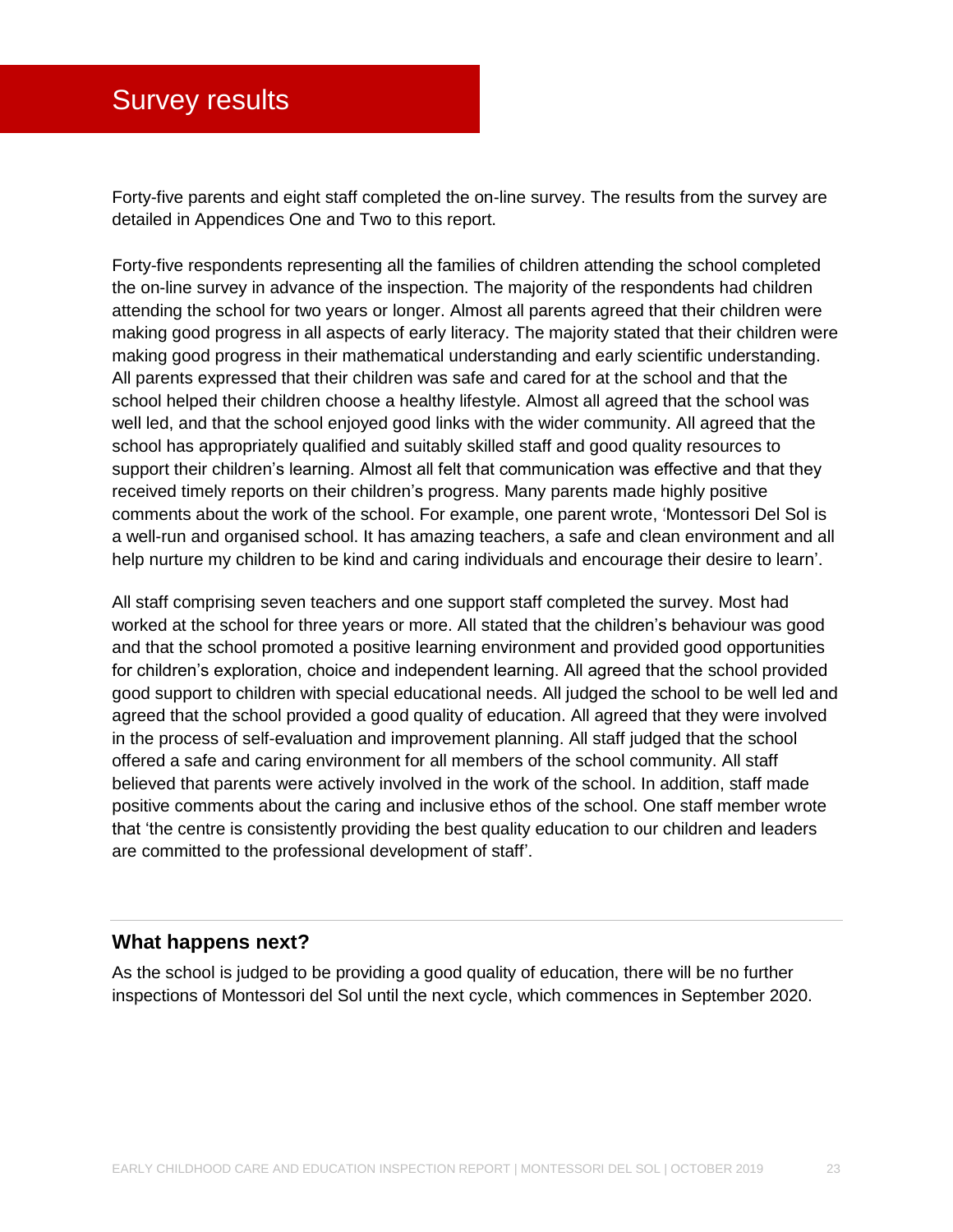### <span id="page-23-0"></span>**Office of Education Standards | Parent Survey 2019**

#### *How many years has your child been at this Early Years Centre?*

| <b>Response</b>                              | <b>Percentage</b> | <b>Count</b>    |
|----------------------------------------------|-------------------|-----------------|
| Less than one year                           | 33.33%            | 15 <sup>1</sup> |
| More than one year but less than three years | 53.33%            | 24              |
| More than three years                        | 13.33%            | 6.              |
|                                              | <b>Answered</b>   | 45              |
|                                              | <b>Skipped</b>    | 0               |

#### *What is your nationality?*

28.89% 71.11% Caymanian Non-Caymanian

*My child is making good progress in all aspects of early communication/literacy (including listening, speaking, early reading and writing).*

| <b>Response</b>                              | <b>Percentage</b> | <b>Count</b> |
|----------------------------------------------|-------------------|--------------|
| <b>Strongly Agree</b>                        | 84.44%            | 38           |
| Agree                                        | 8.89%             | 4            |
| <b>Disagree</b>                              | $0.00\%$          | 0            |
| <b>Strongly Disagree</b>                     | 0.00%             | $\Omega$     |
| I am unsure or unable to answer the question | 6.67%             | 3            |
|                                              | <b>Answered</b>   | 45           |
|                                              | <b>Skipped</b>    | $\bf{0}$     |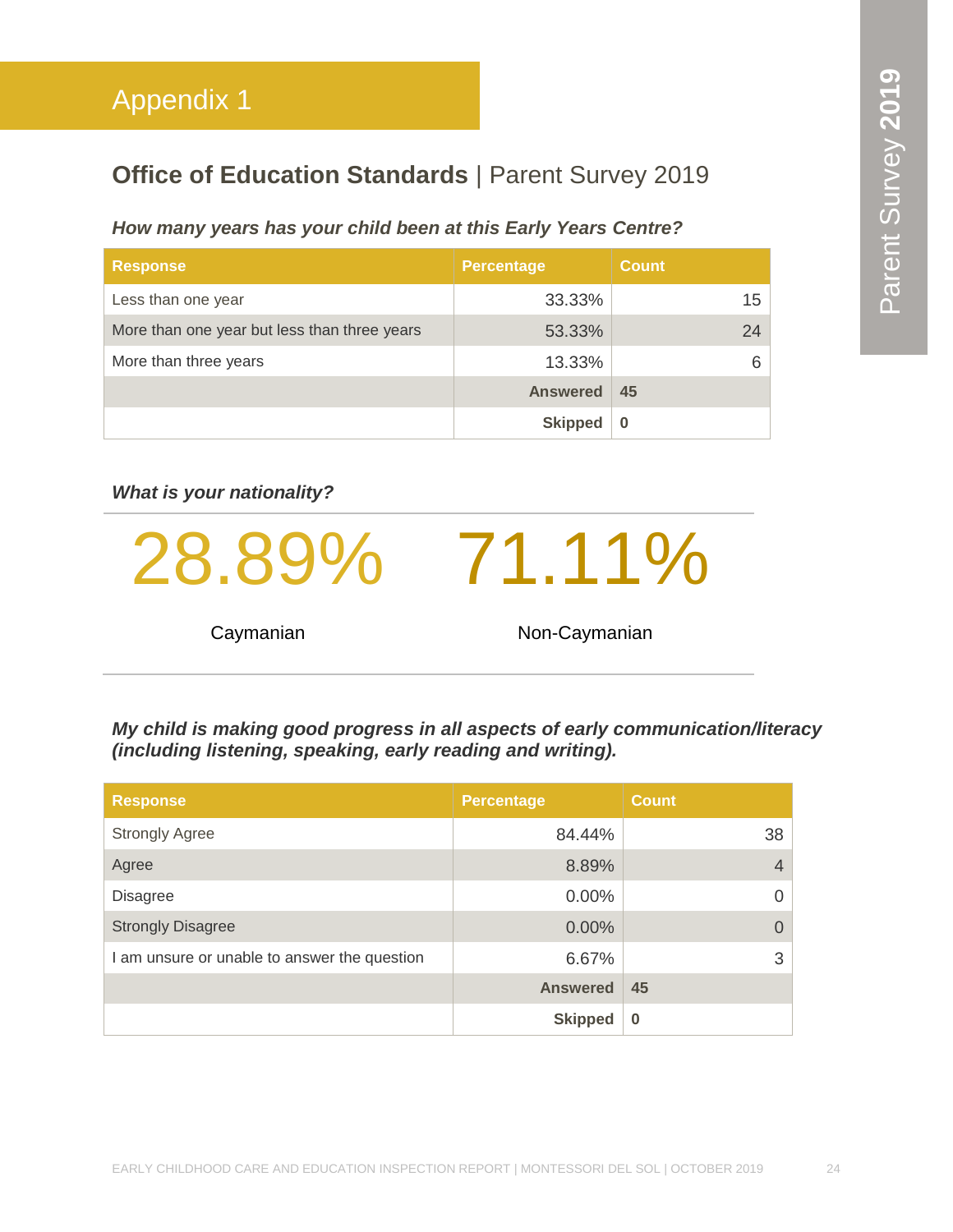#### *My child is making good progress in mathematical understanding.*

| <b>Response</b>                              | <b>Percentage</b> | <b>Count</b> |
|----------------------------------------------|-------------------|--------------|
| <b>Strongly Agree</b>                        | 51.11%            | 23           |
| Agree                                        | 22.22%            | 10           |
| <b>Disagree</b>                              | $0.00\%$          | O            |
| <b>Strongly Disagree</b>                     | $0.00\%$          | $\Omega$     |
| I am unsure or unable to answer the question | 26.67%            | 12           |
|                                              | <b>Answered</b>   | 45           |
|                                              | <b>Skipped</b>    | $\bf{0}$     |

#### *My child is making good progress in their early scientific understanding.*

| <b>Response</b>                              | <b>Percentage</b> | <b>Count</b> |
|----------------------------------------------|-------------------|--------------|
| <b>Strongly Agree</b>                        | 51.11%            | 23           |
| Agree                                        | 17.78%            | 8            |
| <b>Disagree</b>                              | 0.00%             | 0            |
| <b>Strongly Disagree</b>                     | 0.00%             |              |
| I am unsure or unable to answer the question | 31.11%            | 14           |
|                                              | <b>Answered</b>   | 45           |
|                                              | <b>Skipped</b>    | $\bf{0}$     |

#### *The Early Years Centre is effective in developing my child's personal and social skills.*

| <b>Response</b>                              | <b>Percentage</b> | <b>Count</b> |
|----------------------------------------------|-------------------|--------------|
| <b>Strongly Agree</b>                        | 84.44%            | 38           |
| Agree                                        | 11.11%            | 5            |
| <b>Disagree</b>                              | 0.00%             |              |
| <b>Strongly Disagree</b>                     | $0.00\%$          |              |
| I am unsure or unable to answer the question | 4.44%             | ⌒            |
|                                              | <b>Answered</b>   | 45           |
|                                              | <b>Skipped</b>    | $\bf{0}$     |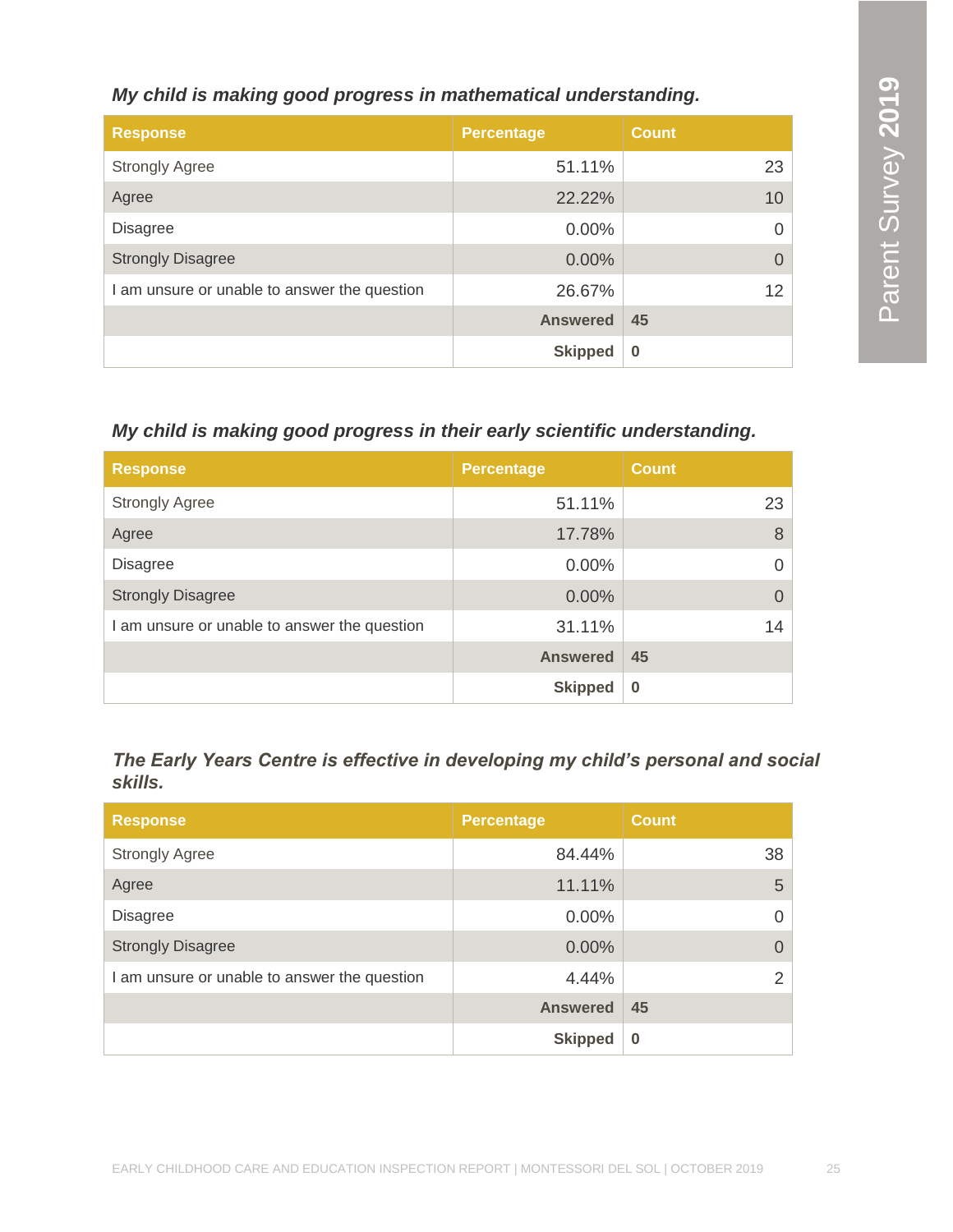#### *My child is being helped to take turns and share fairly as part of the education programme.*

| <b>Response</b>                              | <b>Percentage</b> | <b>Count</b>   |
|----------------------------------------------|-------------------|----------------|
| <b>Strongly Agree</b>                        | 88.89%            | 40             |
| Agree                                        | 8.89%             | $\overline{4}$ |
| <b>Disagree</b>                              | 0.00%             | $\Omega$       |
| <b>Strongly Disagree</b>                     | 0.00%             | $\Omega$       |
| I am unsure or unable to answer the question | 2.22%             | 1              |
|                                              | <b>Answered</b>   | 45             |
|                                              | <b>Skipped</b>    | $\bf{0}$       |

#### *My child is developing good understanding of the environment and how they can help to protect it.*

| <b>Response</b>                              | <b>Percentage</b> | <b>Count</b>   |
|----------------------------------------------|-------------------|----------------|
| <b>Strongly Agree</b>                        | 77.78%            | 35             |
| Agree                                        | 8.89%             | $\overline{4}$ |
| <b>Disagree</b>                              | $0.00\%$          |                |
| <b>Strongly Disagree</b>                     | 0.00%             |                |
| I am unsure or unable to answer the question | 13.33%            | 6              |
|                                              | <b>Answered</b>   | 45             |
|                                              | <b>Skipped</b>    | $\bf{0}$       |

#### *The quality of teaching in the Early Years Centre is good.*

| <b>Response</b>                              | <b>Percentage</b> | <b>Count</b> |
|----------------------------------------------|-------------------|--------------|
| <b>Strongly Agree</b>                        | 91.11%            | 41           |
| Agree                                        | 6.67%             | 3            |
| <b>Disagree</b>                              | $0.00\%$          | $\Omega$     |
| <b>Strongly Disagree</b>                     | 0.00%             | $\Omega$     |
| I am unsure or unable to answer the question | 2.22%             |              |
|                                              | <b>Answered</b>   | 45           |
|                                              | <b>Skipped</b>    | $\bf{0}$     |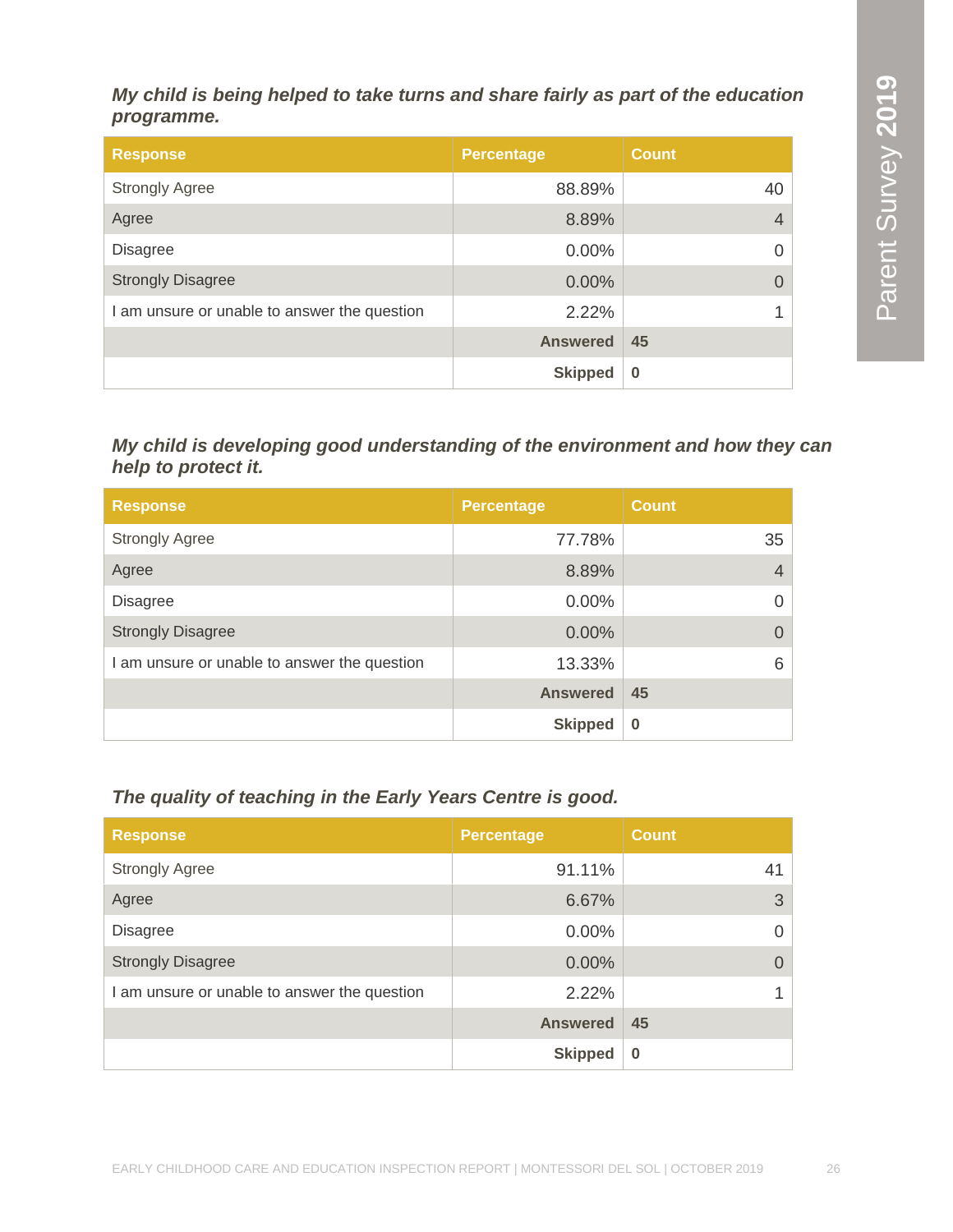#### *My child enjoys coming to the Early Years Centre.*

| <b>Response</b>                              | Percentage      | <b>Count</b> |
|----------------------------------------------|-----------------|--------------|
| <b>Strongly Agree</b>                        | 93.33%          | 42           |
| Agree                                        | 6.67%           | 3            |
| <b>Disagree</b>                              | 0.00%           | 0            |
| <b>Strongly Disagree</b>                     | 0.00%           | 0            |
| I am unsure or unable to answer the question | $0.00\%$        |              |
|                                              | <b>Answered</b> | 45           |
|                                              | <b>Skipped</b>  | $\bf{0}$     |

#### *My child is inspired to learn.*

| <b>Response</b>                              | <b>Percentage</b> | <b>Count</b>  |
|----------------------------------------------|-------------------|---------------|
| <b>Strongly Agree</b>                        | 84.44%            | 38            |
| Agree                                        | 11.11%            | 5             |
| <b>Disagree</b>                              | $0.00\%$          | $\mathcal{O}$ |
| <b>Strongly Disagree</b>                     | 0.00%             |               |
| I am unsure or unable to answer the question | 4.44%             |               |
|                                              | <b>Answered</b>   | 45            |
|                                              | <b>Skipped</b>    | $\bf{0}$      |

#### *My child is given a wide range of age-appropriate play opportunities each day.*

| <b>Response</b>                              | <b>Percentage</b> | <b>Count</b> |
|----------------------------------------------|-------------------|--------------|
| <b>Strongly Agree</b>                        | 91.11%            | 41           |
| Agree                                        | 8.89%             | 4            |
| <b>Disagree</b>                              | $0.00\%$          | 0            |
| <b>Strongly Disagree</b>                     | 0.00%             |              |
| I am unsure or unable to answer the question | $0.00\%$          |              |
|                                              | <b>Answered</b>   | 45           |
|                                              | <b>Skipped</b>    | $\bf{0}$     |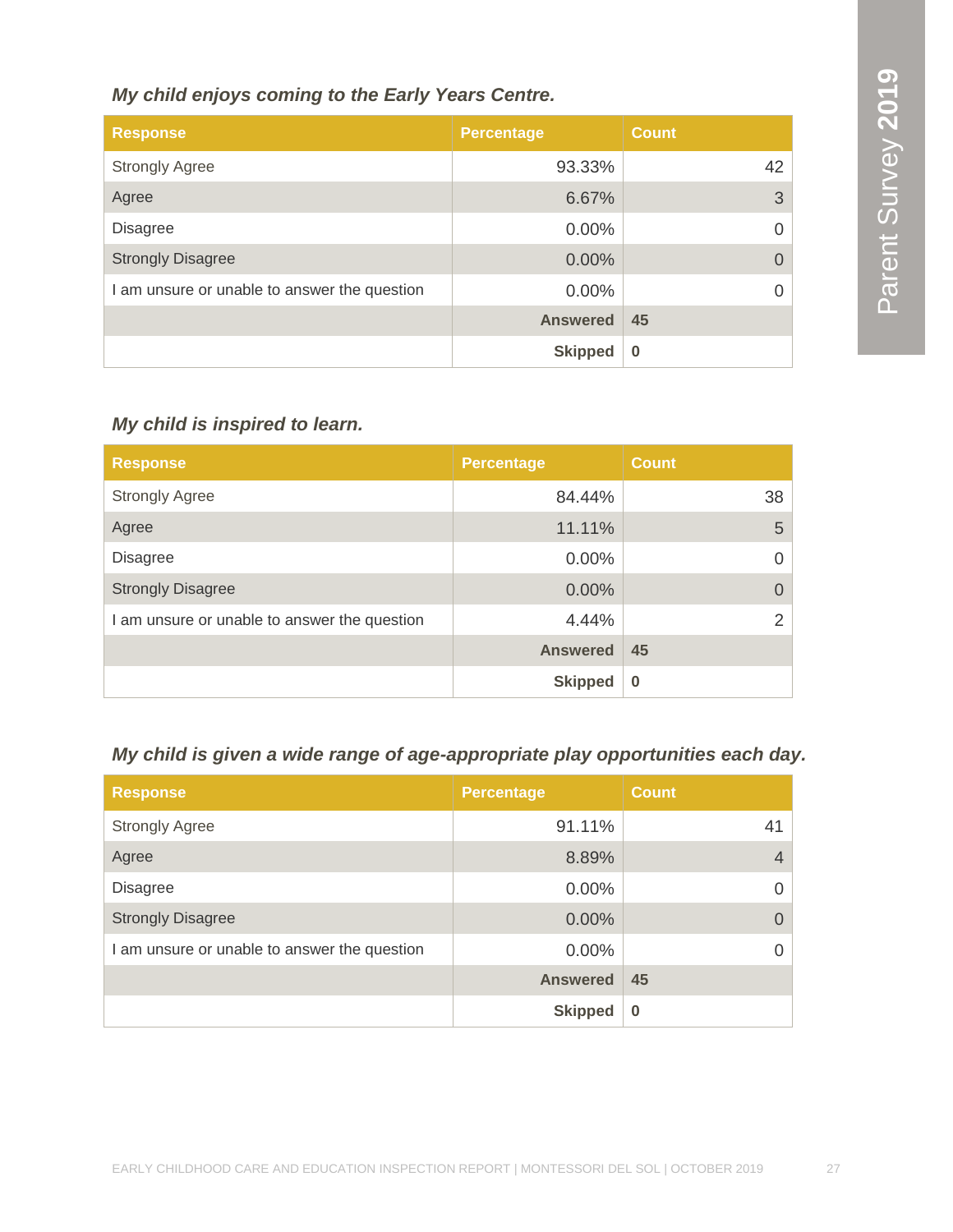*There are regular visits and visitors to the Early Years Centre which enhance the learning of the child.*

| <b>Response</b>                              | <b>Percentage</b> | <b>Count</b> |
|----------------------------------------------|-------------------|--------------|
| <b>Strongly Agree</b>                        | 57.78%            | 26           |
| Agree                                        | 17.78%            | 8            |
| <b>Disagree</b>                              | $0.00\%$          |              |
| <b>Strongly Disagree</b>                     | 0.00%             |              |
| I am unsure or unable to answer the question | 24.44%            | 11           |
|                                              | <b>Answered</b>   | 45           |
|                                              | <b>Skipped</b>    | $\bf{0}$     |

*My child is safe and cared for at the Early Years Centre.*

| <b>Response</b>                              | <b>Percentage</b> | <b>Count</b>   |
|----------------------------------------------|-------------------|----------------|
| <b>Strongly Agree</b>                        | 95.56%            | 43             |
| Agree                                        | 4.44%             | $\overline{2}$ |
| <b>Disagree</b>                              | $0.00\%$          | 0              |
| <b>Strongly Disagree</b>                     | 0.00%             |                |
| I am unsure or unable to answer the question | $0.00\%$          |                |
|                                              | <b>Answered</b>   | 45             |
|                                              | <b>Skipped</b>    | $\bf{0}$       |

### *The Early Years Centre helps my child choose a healthy lifestyle.*

| <b>Response</b>                              | <b>Percentage</b> | <b>Count</b> |
|----------------------------------------------|-------------------|--------------|
| <b>Strongly Agree</b>                        | 88.89%            | 40           |
| Agree                                        | 6.67%             | 3            |
| <b>Disagree</b>                              | $0.00\%$          | $\Omega$     |
| <b>Strongly Disagree</b>                     | $0.00\%$          | $\Omega$     |
| I am unsure or unable to answer the question | 4.44%             | 2            |
|                                              | <b>Answered</b>   | 45           |
|                                              | <b>Skipped</b>    | $\bf{0}$     |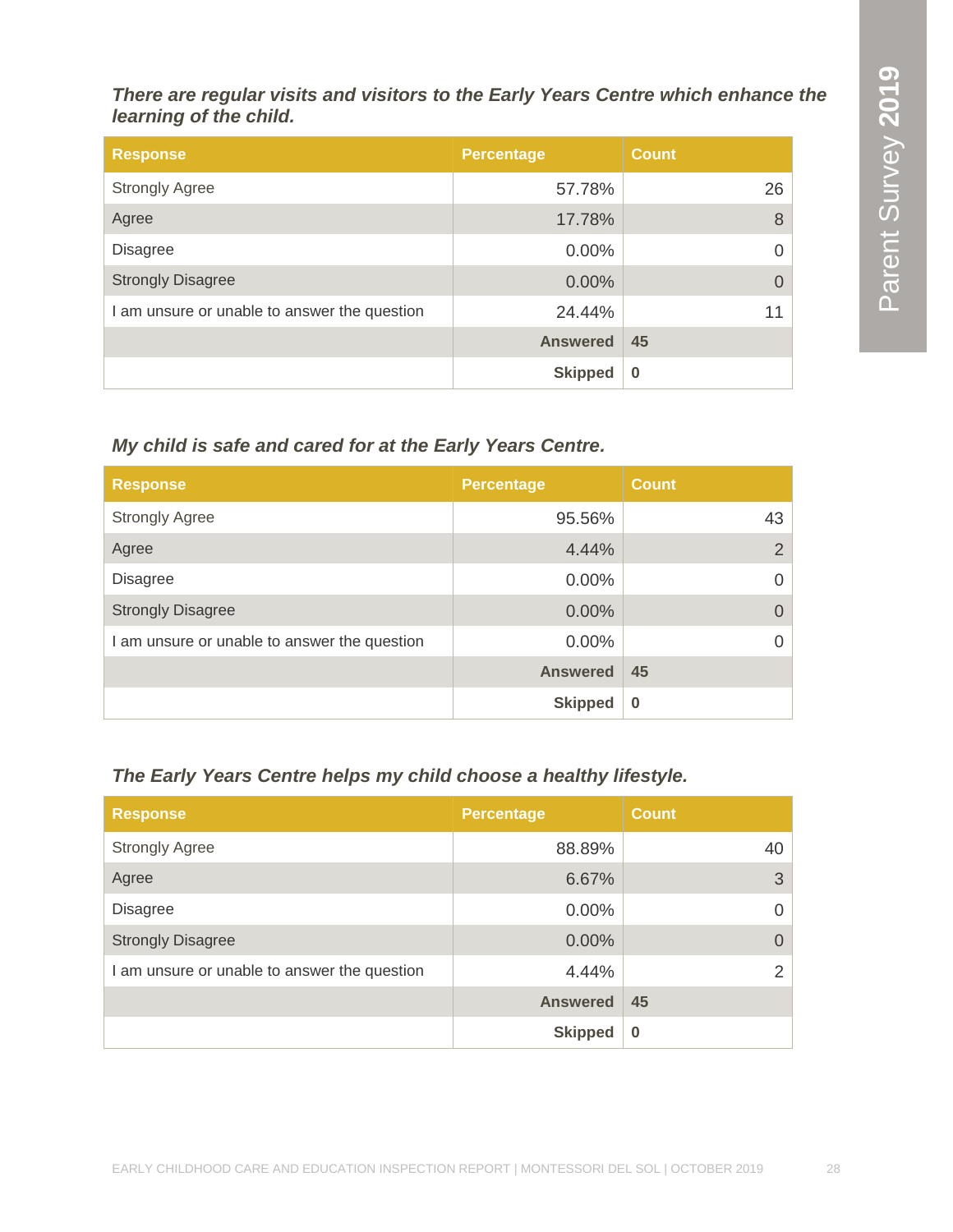#### *My child is treated fairly at the Early Years Centre.*

| <b>Response</b>                              | <b>Percentage</b> | <b>Count</b> |
|----------------------------------------------|-------------------|--------------|
| <b>Strongly Agree</b>                        | 86.67%            | 39           |
| Agree                                        | 13.33%            | 6            |
| <b>Disagree</b>                              | $0.00\%$          |              |
| <b>Strongly Disagree</b>                     | 0.00%             |              |
| I am unsure or unable to answer the question | $0.00\%$          |              |
|                                              | <b>Answered</b>   | 45           |
|                                              | <b>Skipped</b>    | $\bf{0}$     |

#### *The Early Years Centre deals effectively with incidents of poor behaviour.*

| <b>Response</b>                              | <b>Percentage</b> | <b>Count</b> |
|----------------------------------------------|-------------------|--------------|
| <b>Strongly Agree</b>                        | 68.89%            | 31           |
| Agree                                        | 15.56%            |              |
| <b>Disagree</b>                              | $0.00\%$          |              |
| <b>Strongly Disagree</b>                     | 0.00%             |              |
| I am unsure or unable to answer the question | 15.56%            |              |
|                                              | <b>Answered</b>   | 45           |
|                                              | <b>Skipped</b>    | $\bf{0}$     |

#### *The Early Years Centre provides good support to children with special educational needs.*

| <b>Response</b>                              | <b>Percentage</b> | <b>Count</b>   |
|----------------------------------------------|-------------------|----------------|
| <b>Strongly Agree</b>                        | 35.56%            | 16             |
| Agree                                        | 8.89%             | $\overline{4}$ |
| <b>Disagree</b>                              | $0.00\%$          | $\Omega$       |
| <b>Strongly Disagree</b>                     | 0.00%             | $\Omega$       |
| I am unsure or unable to answer the question | 55.56%            | 25             |
|                                              | <b>Answered</b>   | 45             |
|                                              | <b>Skipped</b>    | $\bf{0}$       |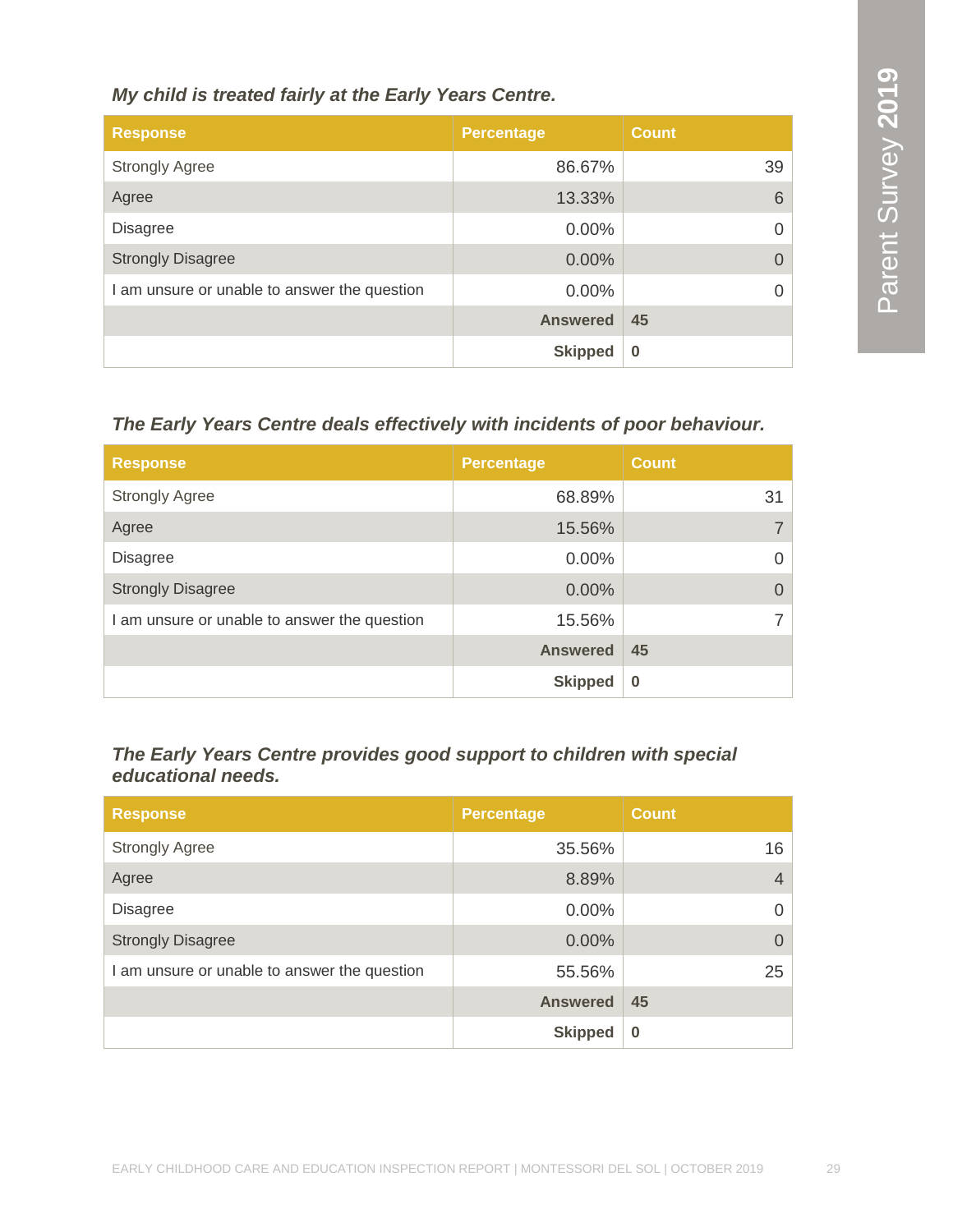#### *The Early Years Centre is well led.*

| <b>Response</b>                              | <b>Percentage</b> | <b>Count</b> |
|----------------------------------------------|-------------------|--------------|
| <b>Strongly Agree</b>                        | 88.89%            | 40           |
| Agree                                        | 8.89%             | 4            |
| <b>Disagree</b>                              | $0.00\%$          | 0            |
| <b>Strongly Disagree</b>                     | 0.00%             |              |
| I am unsure or unable to answer the question | 2.22%             |              |
|                                              | <b>Answered</b>   | 45           |
|                                              | <b>Skipped</b>    | $\bf{0}$     |

*I receive good information about the improvement plans developed for the Early Years Centre.*

| <b>Response</b>                              | <b>Percentage</b> | <b>Count</b> |
|----------------------------------------------|-------------------|--------------|
| <b>Strongly Agree</b>                        | 55.56%            | 25           |
| Agree                                        | 28.89%            | 13           |
| <b>Disagree</b>                              | 2.22%             |              |
| <b>Strongly Disagree</b>                     | $0.00\%$          | $\Omega$     |
| I am unsure or unable to answer the question | 13.33%            | 6            |
|                                              | <b>Answered</b>   | 45           |
|                                              | <b>Skipped</b>    | $\bf{0}$     |

*Communication between the Early Years Centre and parents is effective and timely.*

| <b>Response</b>                              | <b>Percentage</b> | <b>Count</b> |
|----------------------------------------------|-------------------|--------------|
| <b>Strongly Agree</b>                        | 84.44%            | 38           |
| Agree                                        | 15.56%            | 7            |
| <b>Disagree</b>                              | $0.00\%$          | $\Omega$     |
| <b>Strongly Disagree</b>                     | 0.00%             | $\Omega$     |
| I am unsure or unable to answer the question | $0.00\%$          | $\Omega$     |
|                                              | <b>Answered</b>   | 45           |
|                                              | <b>Skipped</b>    | $\bf{0}$     |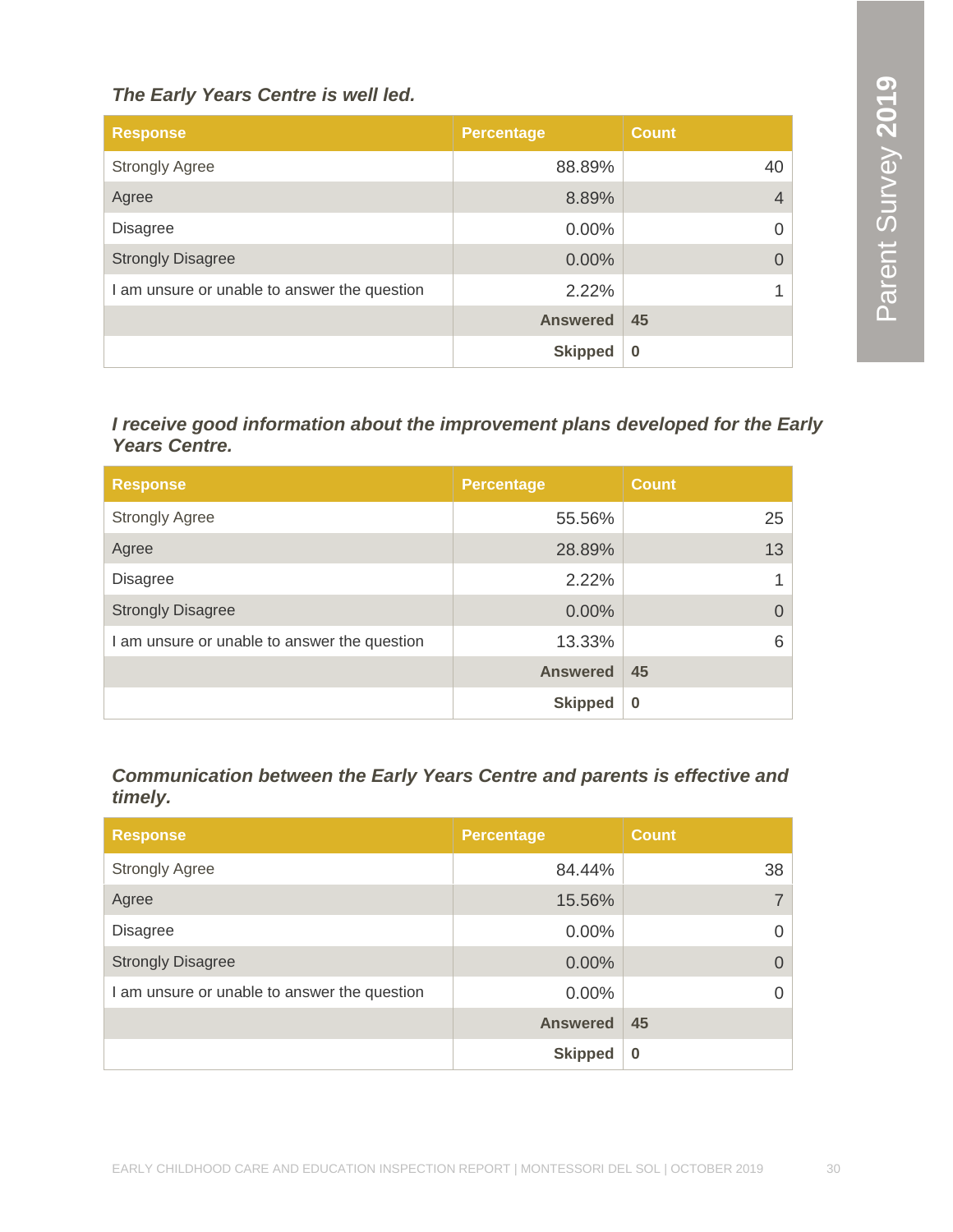*The Early Years Centre responds appropriately to parental concerns*.

| <b>Response</b>                              | <b>Percentage</b> | <b>Count</b>   |
|----------------------------------------------|-------------------|----------------|
| <b>Strongly Agree</b>                        | 77.78%            | 35             |
| Agree                                        | 17.78%            | 8              |
| <b>Disagree</b>                              | $0.00\%$          | 0              |
| <b>Strongly Disagree</b>                     | 0.00%             |                |
| I am unsure or unable to answer the question | 4.44%             | $\overline{2}$ |
|                                              | <b>Answered</b>   | 45             |
|                                              | <b>Skipped</b>    | $\bf{0}$       |

*I receive regular, comprehensive and accurate information about my child's achievements and progress.*

| <b>Response</b>                              | <b>Percentage</b> | <b>Count</b> |
|----------------------------------------------|-------------------|--------------|
| <b>Strongly Agree</b>                        | 71.11%            | 32           |
| Agree                                        | 24.44%            | 11           |
| <b>Disagree</b>                              | 2.22%             |              |
| <b>Strongly Disagree</b>                     | 0.00%             | O            |
| I am unsure or unable to answer the question | 2.22%             |              |
|                                              | <b>Answered</b>   | 45           |
|                                              | <b>Skipped</b>    | $\bf{0}$     |

*Parent meetings are helpful and they are held regularly.*

| <b>Response</b>                              | <b>Percentage</b> | <b>Count</b> |
|----------------------------------------------|-------------------|--------------|
| <b>Strongly Agree</b>                        | 68.89%            | 31           |
| Agree                                        | 22.22%            | 10           |
| <b>Disagree</b>                              | 0.00%             | $\Omega$     |
| <b>Strongly Disagree</b>                     | $0.00\%$          | $\Omega$     |
| I am unsure or unable to answer the question | 8.89%             | 4            |
|                                              | <b>Answered</b>   | 45           |
|                                              | <b>Skipped</b>    | $\bf{0}$     |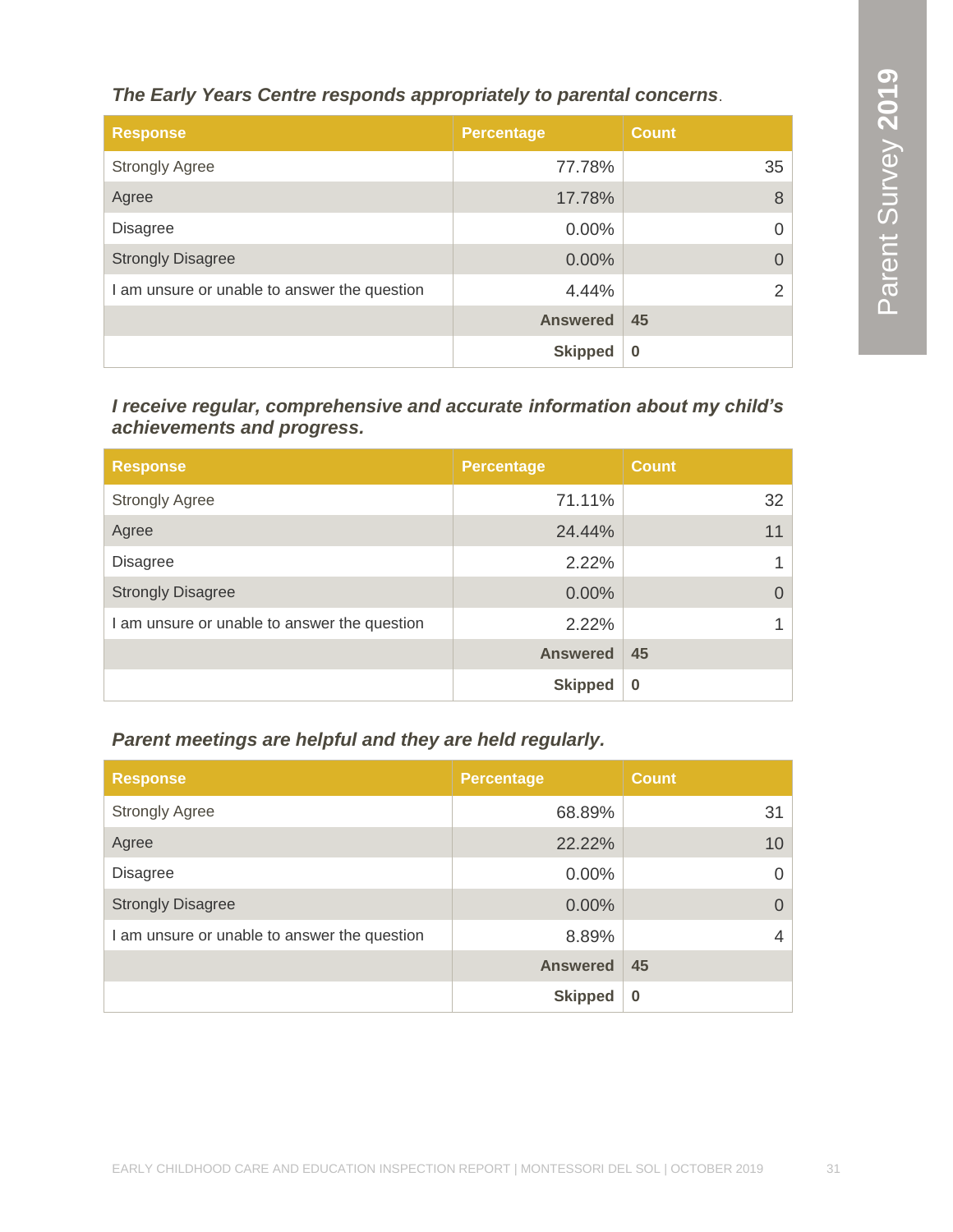#### *Parents are effectively involved in the work of the Early Years Centre.*

| <b>Response</b>                              | <b>Percentage</b> | <b>Count</b> |
|----------------------------------------------|-------------------|--------------|
| <b>Strongly Agree</b>                        | 68.89%            | 31           |
| Agree                                        | 22.22%            | 10           |
| <b>Disagree</b>                              | $0.00\%$          |              |
| <b>Strongly Disagree</b>                     | $0.00\%$          | $\Omega$     |
| I am unsure or unable to answer the question | 8.89%             | 4            |
|                                              | <b>Answered</b>   | 45           |
|                                              | <b>Skipped</b>    | $\bf{0}$     |

#### *The Early Years Centre enjoys good links with the wider community.*

| <b>Response</b>                              | <b>Percentage</b> | <b>Count</b> |
|----------------------------------------------|-------------------|--------------|
| <b>Strongly Agree</b>                        | 53.33%            | 24           |
| Agree                                        | 33.33%            | 15           |
| <b>Disagree</b>                              | 2.22%             |              |
| <b>Strongly Disagree</b>                     | 0.00%             | $\Omega$     |
| I am unsure or unable to answer the question | 11.11%            | 5            |
|                                              | <b>Answered</b>   | 45           |
|                                              | <b>Skipped</b>    | $\bf{0}$     |

#### *The Early Years Centre has appropriately qualified and suitably skilled staff.*

| <b>Response</b>                              | <b>Percentage</b> | <b>Count</b> |
|----------------------------------------------|-------------------|--------------|
| <b>Strongly Agree</b>                        | 88.89%            | 40           |
| Agree                                        | 11.11%            | 5            |
| <b>Disagree</b>                              | $0.00\%$          | $\Omega$     |
| <b>Strongly Disagree</b>                     | 0.00%             | $\Omega$     |
| I am unsure or unable to answer the question | $0.00\%$          | $\Omega$     |
|                                              | <b>Answered</b>   | 45           |
|                                              | <b>Skipped</b>    | $\bf{0}$     |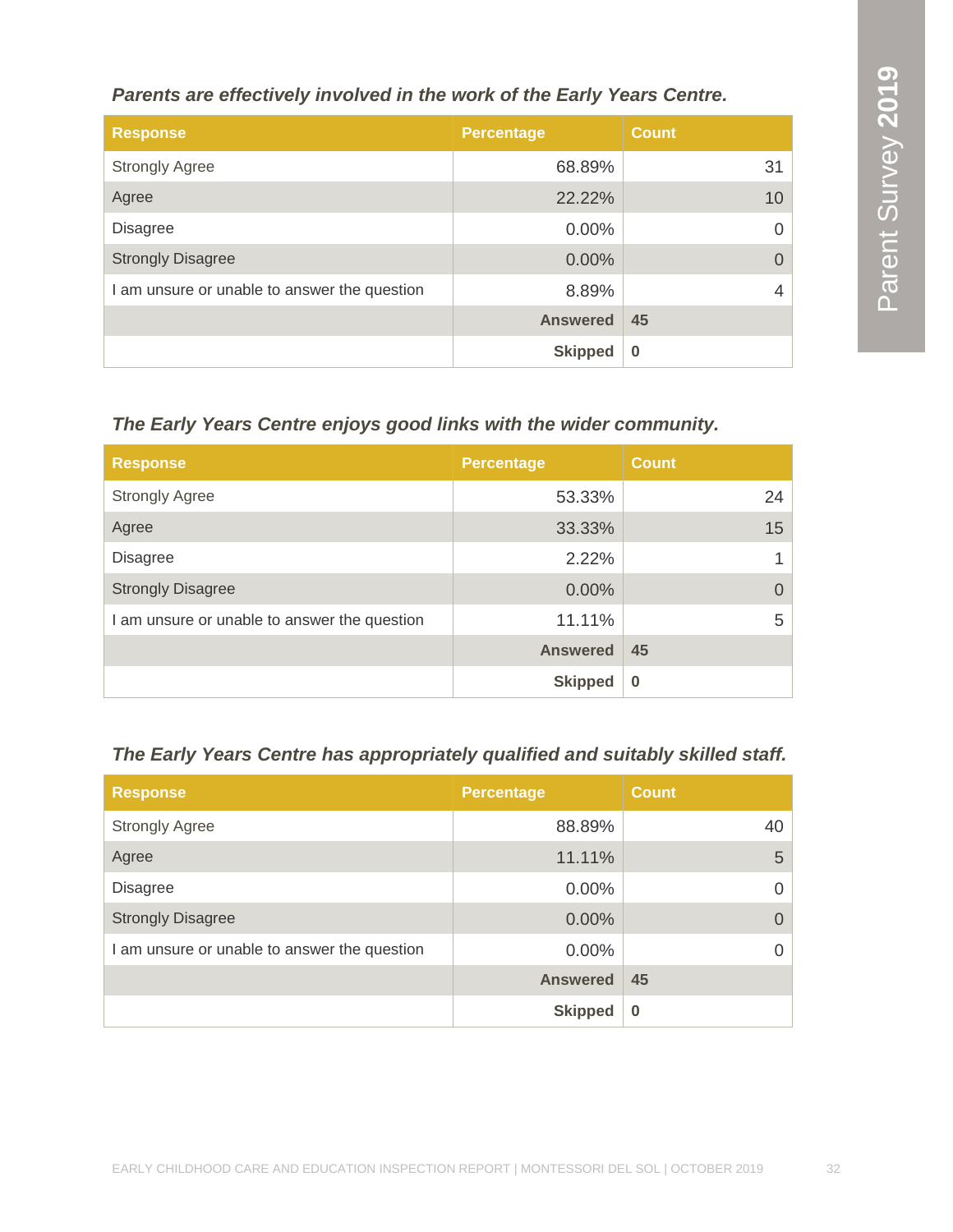*The Early Years Centre has good quality resources to support my child's learning.*

| <b>Response</b>                              | <b>Percentage</b> | <b>Count</b>   |
|----------------------------------------------|-------------------|----------------|
| <b>Strongly Agree</b>                        | 88.89%            | 40             |
| Agree                                        | 8.89%             | $\overline{4}$ |
| <b>Disagree</b>                              | 0.00%             | $\Omega$       |
| <b>Strongly Disagree</b>                     | 0.00%             | $\Omega$       |
| I am unsure or unable to answer the question | 2.22%             | 1              |
|                                              | <b>Answered</b>   | 45             |
|                                              | <b>Skipped</b>    | $\bf{0}$       |

*Overall, I am satisfied with the quality of education provided at the Centre.*

| 86.67%<br><b>Strongly Agree</b>                                  | 13.33%<br>Agree |  |
|------------------------------------------------------------------|-----------------|--|
| $0\%$                                                            | $O\%$           |  |
| <b>Strongly Disagree</b><br><b>Disagree</b><br>$O\%$<br>Not Sure |                 |  |
|                                                                  |                 |  |

| Response      | <b>Count</b> |
|---------------|--------------|
| Answered   45 |              |
| Skipped 0     |              |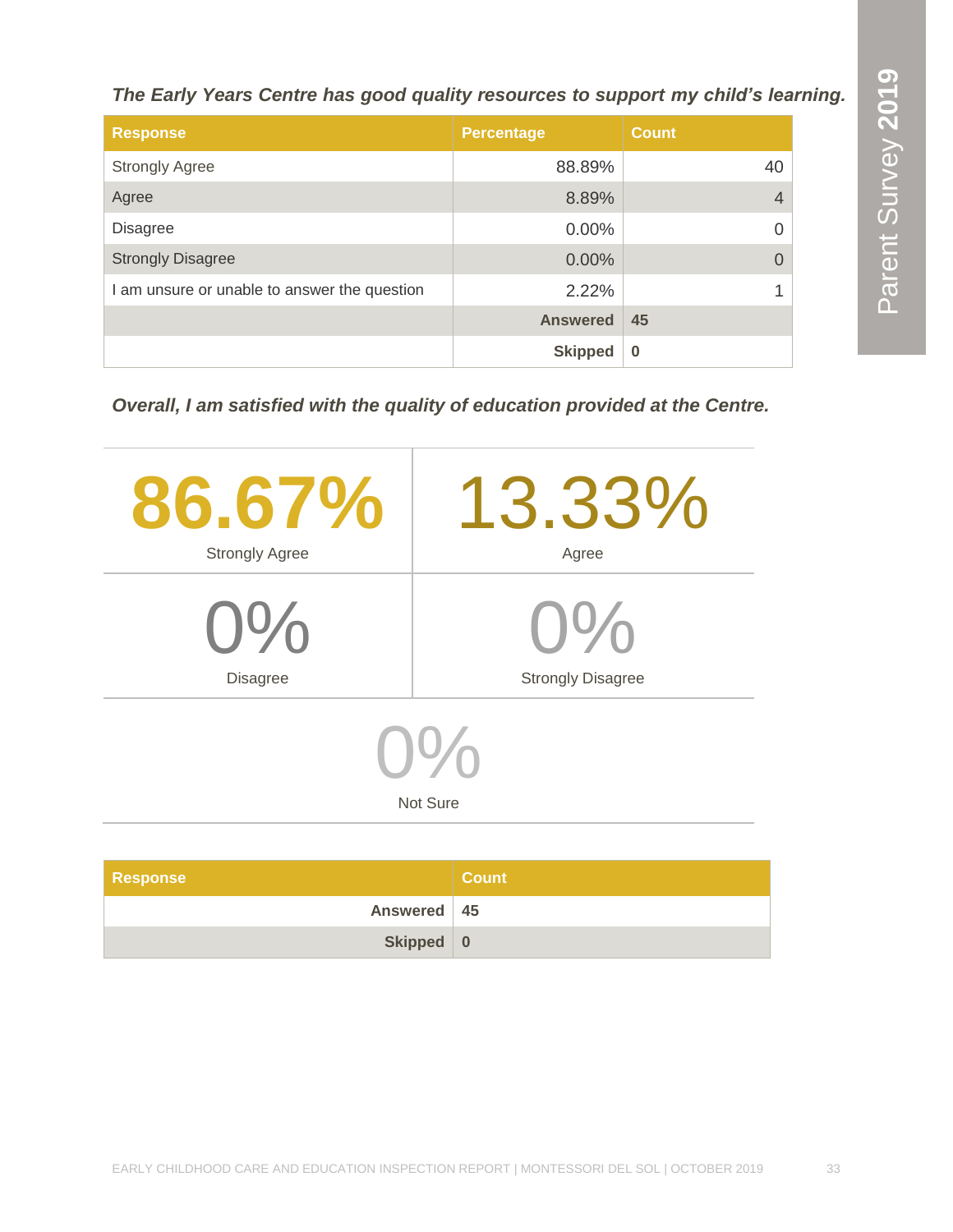### **Office of Education Standards** | Staff Survey 2019

#### *What is your role in the Centre?*

<span id="page-33-0"></span>

#### *How long have you worked at this Centre?*

| <b>Response</b>                              | Percentage      | <b>Count</b> |
|----------------------------------------------|-----------------|--------------|
| One year or less                             | $0.00\%$        |              |
| More than one year but less than three years | 12.50%          |              |
| Three years or more                          | 87.50%          |              |
|                                              | <b>Answered</b> | 8            |
|                                              | <b>Skipped</b>  |              |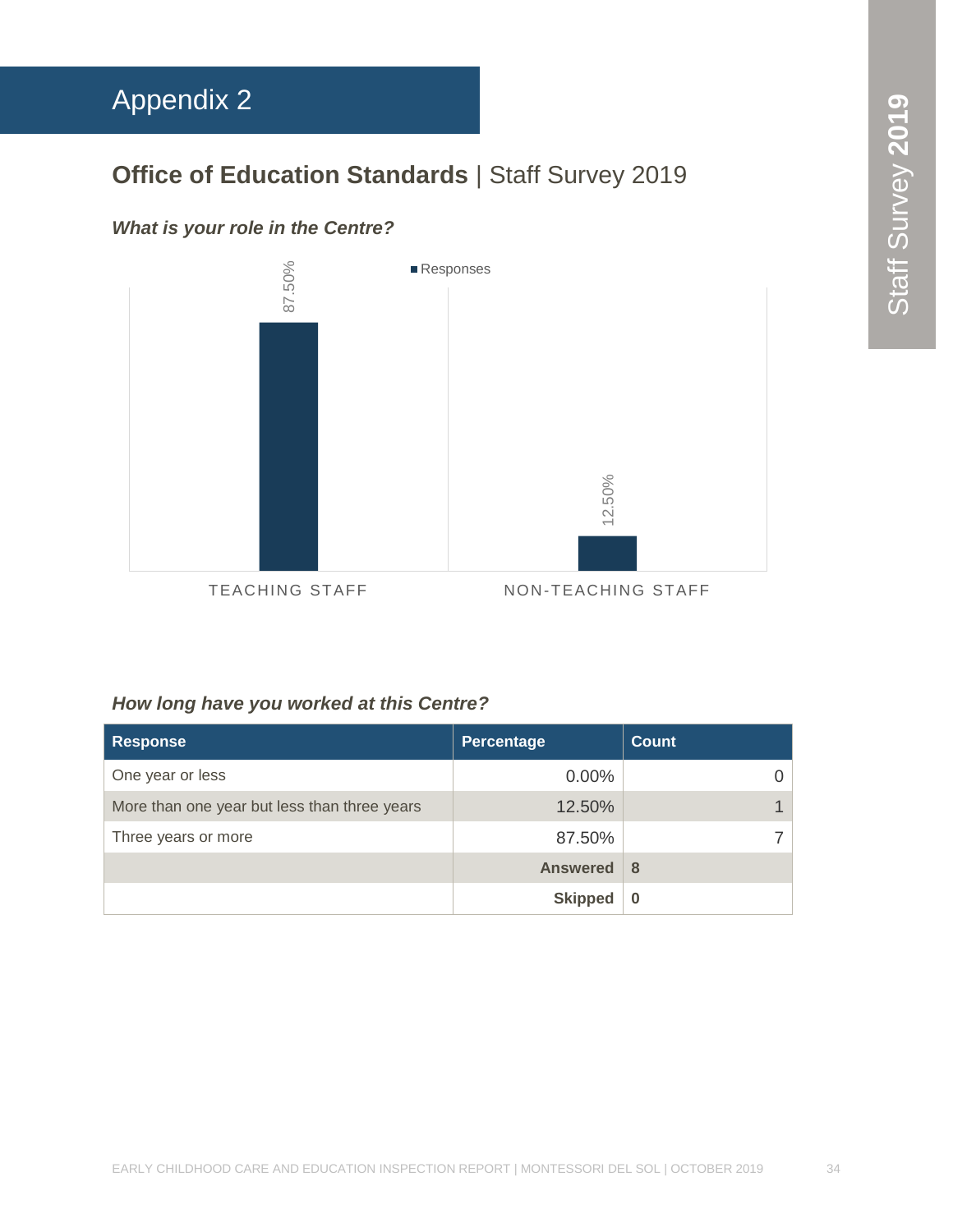

*The behaviour of most children in the Centre is good.*

| <b>Response</b>                              | Percentage      | <b>Count</b> |
|----------------------------------------------|-----------------|--------------|
| <b>Strongly Agree</b>                        | 100.00%         | 8            |
| Agree                                        | 0.00%           | $\Omega$     |
| <b>Disagree</b>                              | $0.00\%$        | $\Omega$     |
| <b>Strongly Disagree</b>                     | 0.00%           | $\Omega$     |
| I am unsure or unable to answer the question | $0.00\%$        | $\Omega$     |
|                                              | <b>Answered</b> | 8            |
|                                              | <b>Skipped</b>  | $\bf{0}$     |

*Children are taught conflict resolution skills using books, drama, storytelling and other developmentally appropriate methods.*

| <b>Response</b>                              | Percentage      | <b>Count</b> |
|----------------------------------------------|-----------------|--------------|
| <b>Strongly Agree</b>                        | 100.00%         | 8            |
| Agree                                        | 0.00%           |              |
| <b>Disagree</b>                              | $0.00\%$        |              |
| <b>Strongly Disagree</b>                     | 0.00%           |              |
| I am unsure or unable to answer the question | $0.00\%$        |              |
|                                              | <b>Answered</b> | 8            |
|                                              | <b>Skipped</b>  | $\bf{0}$     |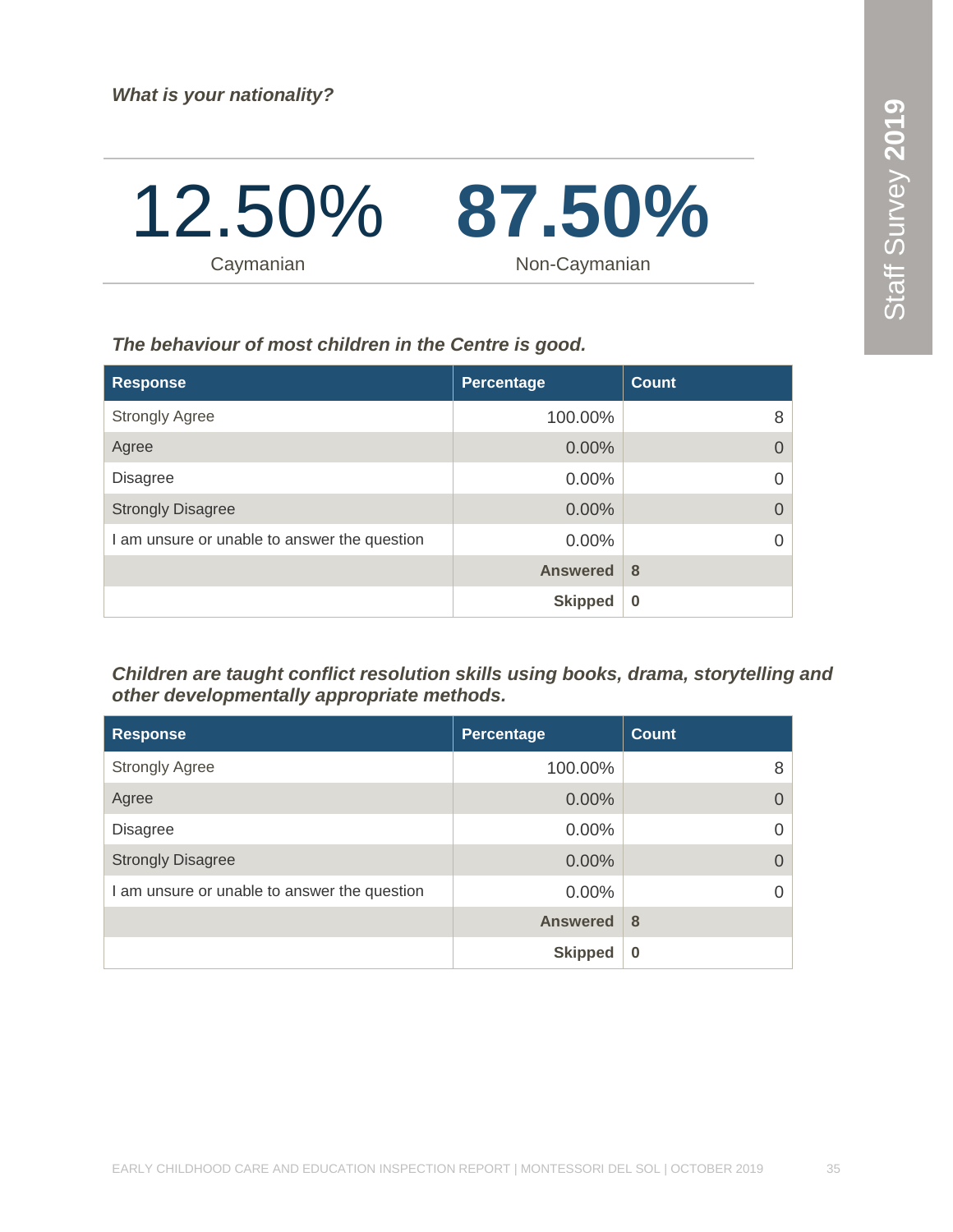*There are good assessment systems in the Centre.*

| <b>Response</b>                              | Percentage      | <b>Count</b>   |
|----------------------------------------------|-----------------|----------------|
| <b>Strongly Agree</b>                        | 75.00%          | 6              |
| Agree                                        | 25.00%          | 2 <sup>1</sup> |
| <b>Disagree</b>                              | 0.00%           | 0              |
| <b>Strongly Disagree</b>                     | 0.00%           |                |
| I am unsure or unable to answer the question | 0.00%           |                |
|                                              | <b>Answered</b> | 8              |
|                                              | <b>Skipped</b>  | $\bf{0}$       |

#### *The Centre supports a positive learning environment and provides good opportunities for children's exploration, choice and independent learning.*

| <b>Response</b>                              | <b>Percentage</b> | <b>Count</b> |
|----------------------------------------------|-------------------|--------------|
| <b>Strongly Agree</b>                        | 100.00%           | 8            |
| Agree                                        | $0.00\%$          | $\Omega$     |
| <b>Disagree</b>                              | $0.00\%$          | $\Omega$     |
| <b>Strongly Disagree</b>                     | $0.00\%$          | $\Omega$     |
| I am unsure or unable to answer the question | $0.00\%$          | $\Omega$     |
|                                              | <b>Answered</b>   | 8            |
|                                              | <b>Skipped</b>    | $\bf{0}$     |

#### *There is a safe and caring environment for all members of this early years community.*

| <b>Response</b>                              | Percentage      | <b>Count</b>     |
|----------------------------------------------|-----------------|------------------|
| <b>Strongly Agree</b>                        | 100.00%         | 8                |
| Agree                                        | 0.00%           | $\left( \right)$ |
| <b>Disagree</b>                              | $0.00\%$        |                  |
| <b>Strongly Disagree</b>                     | $0.00\%$        | $\Omega$         |
| I am unsure or unable to answer the question | $0.00\%$        |                  |
|                                              | <b>Answered</b> | 8                |
|                                              | <b>Skipped</b>  | $\bf{0}$         |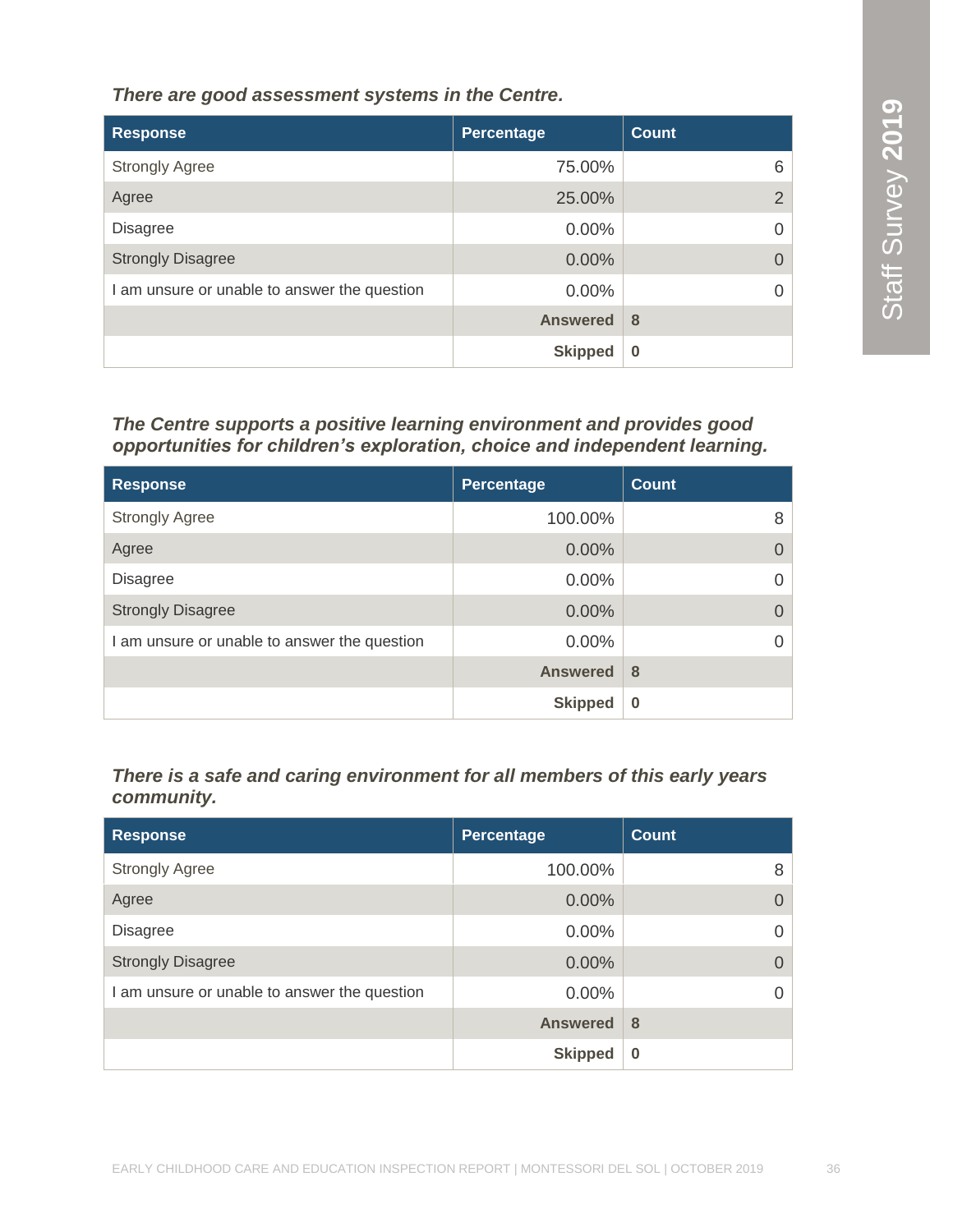*The Centre helps children to choose a healthy life style.*

| <b>Response</b>                              | Percentage      | <b>Count</b> |
|----------------------------------------------|-----------------|--------------|
| <b>Strongly Agree</b>                        | 100.00%         | 8            |
| Agree                                        | 0.00%           |              |
| <b>Disagree</b>                              | 0.00%           |              |
| <b>Strongly Disagree</b>                     | $0.00\%$        |              |
| I am unsure or unable to answer the question | $0.00\%$        |              |
|                                              | <b>Answered</b> | 8            |
|                                              | <b>Skipped</b>  | $\bf{0}$     |

*Where food is provided by the Centre, it is of sufficient variety, quantity and quality to meet the children's nutritional needs.* 

| <b>Response</b>                              | Percentage      | <b>Count</b> |
|----------------------------------------------|-----------------|--------------|
| <b>Strongly Agree</b>                        | 100.00%         | 8            |
| Agree                                        | $0.00\%$        | $\Omega$     |
| <b>Disagree</b>                              | $0.00\%$        | $\Omega$     |
| <b>Strongly Disagree</b>                     | 0.00%           | $\Omega$     |
| I am unsure or unable to answer the question | $0.00\%$        | $\Omega$     |
|                                              | <b>Answered</b> | 8            |
|                                              | <b>Skipped</b>  | $\bf{0}$     |

#### *Children are treated fairly at this Centre.*

| <b>Response</b>                              | <b>Percentage</b> | <b>Count</b> |
|----------------------------------------------|-------------------|--------------|
| <b>Strongly Agree</b>                        | 100.00%           | 8            |
| Agree                                        | 0.00%             |              |
| <b>Disagree</b>                              | $0.00\%$          | 0            |
| <b>Strongly Disagree</b>                     | 0.00%             | 0            |
| I am unsure or unable to answer the question | 0.00%             |              |
|                                              | <b>Answered</b>   | 8            |
|                                              | <b>Skipped</b>    | $\bf{0}$     |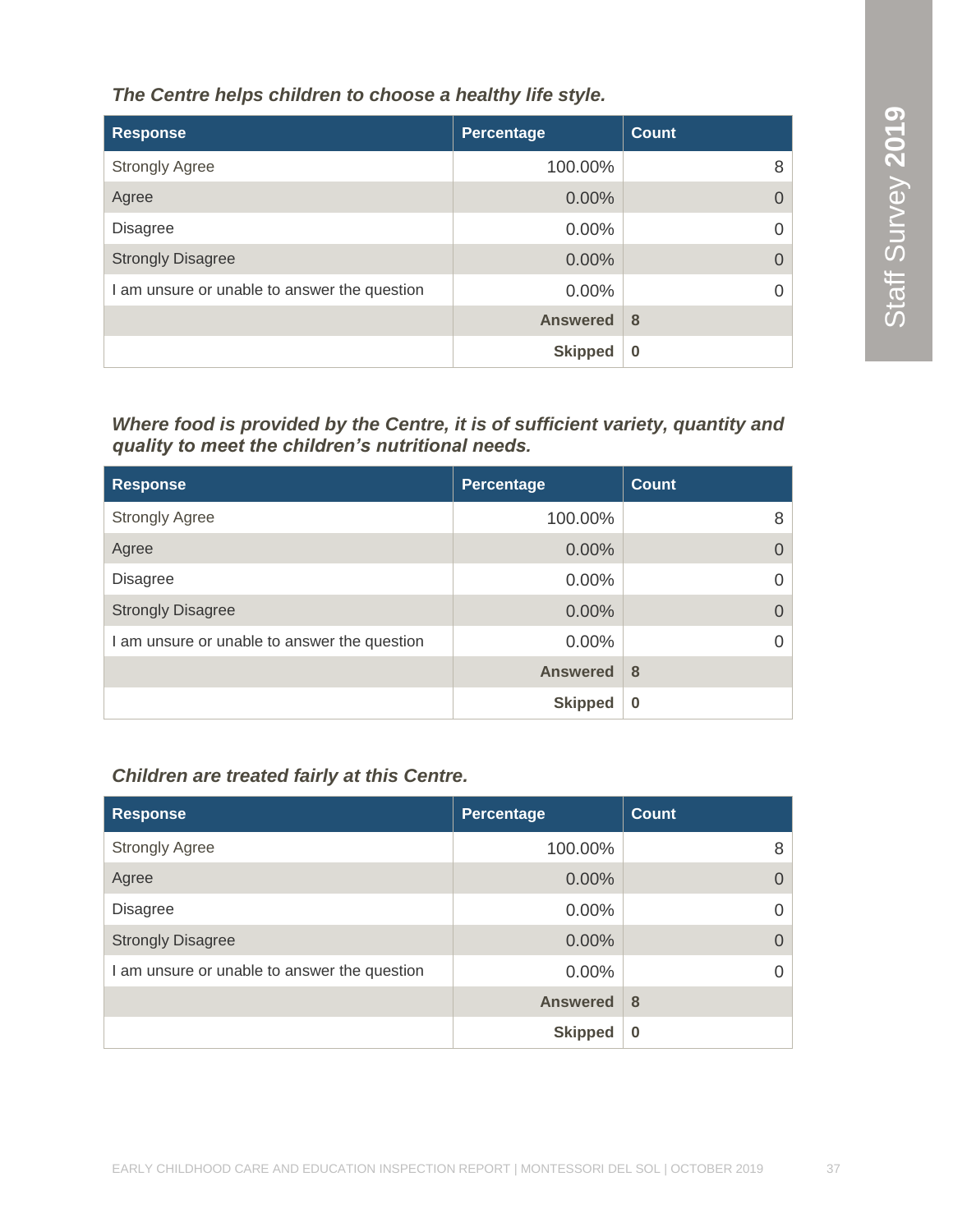#### *The Centre deals effectively with incidents of poor behaviour.*

| <b>Response</b>                              | Percentage      | <b>Count</b> |
|----------------------------------------------|-----------------|--------------|
| <b>Strongly Agree</b>                        | 87.50%          |              |
| Agree                                        | 12.50%          |              |
| <b>Disagree</b>                              | $0.00\%$        |              |
| <b>Strongly Disagree</b>                     | 0.00%           |              |
| I am unsure or unable to answer the question | $0.00\%$        |              |
|                                              | <b>Answered</b> | 8            |
|                                              | <b>Skipped</b>  | $\bf{0}$     |

### *The Centre provides good support to students with special educational needs.*

| <b>Response</b>                              | <b>Percentage</b> | <b>Count</b> |
|----------------------------------------------|-------------------|--------------|
| <b>Strongly Agree</b>                        | 87.50%            |              |
| Agree                                        | 12.50%            |              |
| <b>Disagree</b>                              | $0.00\%$          |              |
| <b>Strongly Disagree</b>                     | 0.00%             |              |
| I am unsure or unable to answer the question | $0.00\%$          |              |
|                                              | <b>Answered</b>   | 8            |
|                                              | <b>Skipped</b>    | $\bf{0}$     |

#### *I am aware of the procedures for reporting suspected cases of child abuse under the Children Law (2012).*

| <b>Response</b>                              | <b>Percentage</b> | <b>Count</b> |
|----------------------------------------------|-------------------|--------------|
| <b>Strongly Agree</b>                        | 100.00%           | 8            |
| Agree                                        | 0.00%             |              |
| <b>Disagree</b>                              | $0.00\%$          |              |
| <b>Strongly Disagree</b>                     | 0.00%             |              |
| I am unsure or unable to answer the question | 0.00%             | 0            |
|                                              | <b>Answered</b>   | 8            |
|                                              | <b>Skipped</b>    | $\bf{0}$     |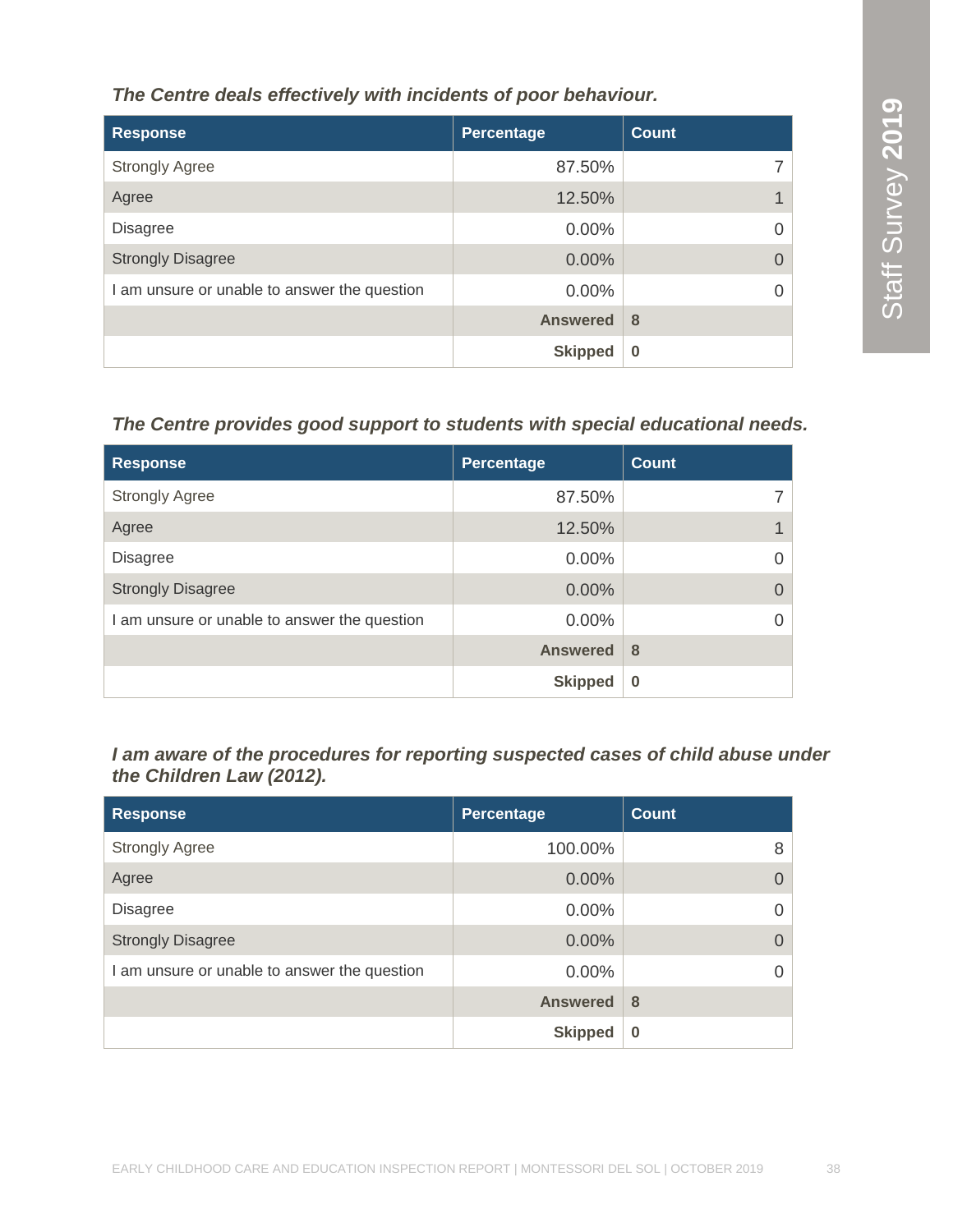#### *The Early Years Centre is well led.*

| <b>Response</b>                              | Percentage      | Count    |
|----------------------------------------------|-----------------|----------|
| <b>Strongly Agree</b>                        | 100.00%         | 8        |
| Agree                                        | 0.00%           | $\Omega$ |
| <b>Disagree</b>                              | $0.00\%$        | $\Omega$ |
| <b>Strongly Disagree</b>                     | $0.00\%$        | $\Omega$ |
| I am unsure or unable to answer the question | $0.00\%$        | $\Omega$ |
|                                              | <b>Answered</b> | 8        |
|                                              | <b>Skipped</b>  | $\bf{0}$ |

#### *I am involved in the process of self-evaluation and improvement planning in the Centre.*

| <b>Response</b>                              | <b>Percentage</b> | <b>Count</b> |
|----------------------------------------------|-------------------|--------------|
| <b>Strongly Agree</b>                        | 100.00%           | 8            |
| Agree                                        | 0.00%             |              |
| <b>Disagree</b>                              | $0.00\%$          |              |
| <b>Strongly Disagree</b>                     | 0.00%             |              |
| I am unsure or unable to answer the question | $0.00\%$          |              |
|                                              | <b>Answered</b>   | 8            |
|                                              | <b>Skipped</b>    | $\bf{0}$     |

#### *The Centre effectively supports my continuing professional development.*

| <b>Response</b>                              | Percentage      | Count    |
|----------------------------------------------|-----------------|----------|
| <b>Strongly Agree</b>                        | 100.00%         | 8        |
| Agree                                        | $0.00\%$        | $\Omega$ |
| <b>Disagree</b>                              | $0.00\%$        | $\Omega$ |
| <b>Strongly Disagree</b>                     | $0.00\%$        | $\Omega$ |
| I am unsure or unable to answer the question | 0.00%           | $\Omega$ |
|                                              | <b>Answered</b> | 8        |
|                                              | <b>Skipped</b>  | $\bf{0}$ |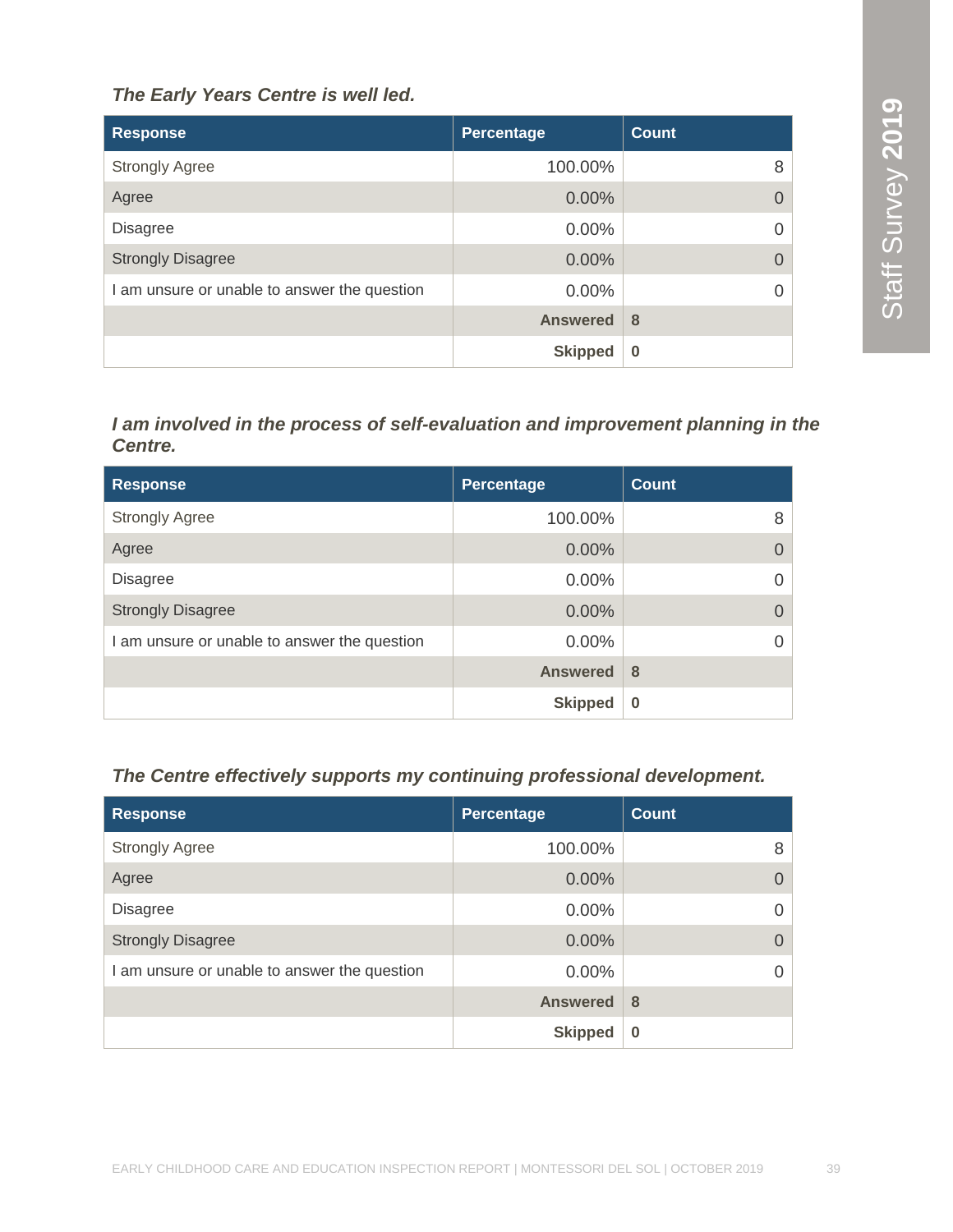#### *Parent teacher meetings are well attended and helpful.*

| <b>Response</b>                              | Percentage      | <b>Count</b> |
|----------------------------------------------|-----------------|--------------|
| <b>Strongly Agree</b>                        | 87.50%          |              |
| Agree                                        | 12.50%          |              |
| <b>Disagree</b>                              | $0.00\%$        |              |
| <b>Strongly Disagree</b>                     | 0.00%           |              |
| I am unsure or unable to answer the question | $0.00\%$        |              |
|                                              | <b>Answered</b> | 8            |
|                                              | <b>Skipped</b>  | $\bf{0}$     |

#### *Parents are effectively involved in the work of the Centre.*

| <b>Response</b>                              | <b>Percentage</b> | <b>Count</b>   |
|----------------------------------------------|-------------------|----------------|
| <b>Strongly Agree</b>                        | 75.00%            | 6              |
| Agree                                        | 25.00%            | $\overline{2}$ |
| <b>Disagree</b>                              | $0.00\%$          |                |
| <b>Strongly Disagree</b>                     | $0.00\%$          | $\Omega$       |
| I am unsure or unable to answer the question | $0.00\%$          |                |
|                                              | <b>Answered</b>   | 8              |
|                                              | <b>Skipped</b>    | $\bf{0}$       |

#### *The Centre enjoys good links with the wider community.*

| <b>Response</b>                              | Percentage      | Count    |
|----------------------------------------------|-----------------|----------|
| <b>Strongly Agree</b>                        | 75.00%          | 6        |
| Agree                                        | 25.00%          | 2        |
| <b>Disagree</b>                              | $0.00\%$        | 0        |
| <b>Strongly Disagree</b>                     | $0.00\%$        | $\Omega$ |
| I am unsure or unable to answer the question | $0.00\%$        | $\Omega$ |
|                                              | <b>Answered</b> | 8        |
|                                              | <b>Skipped</b>  | $\bf{0}$ |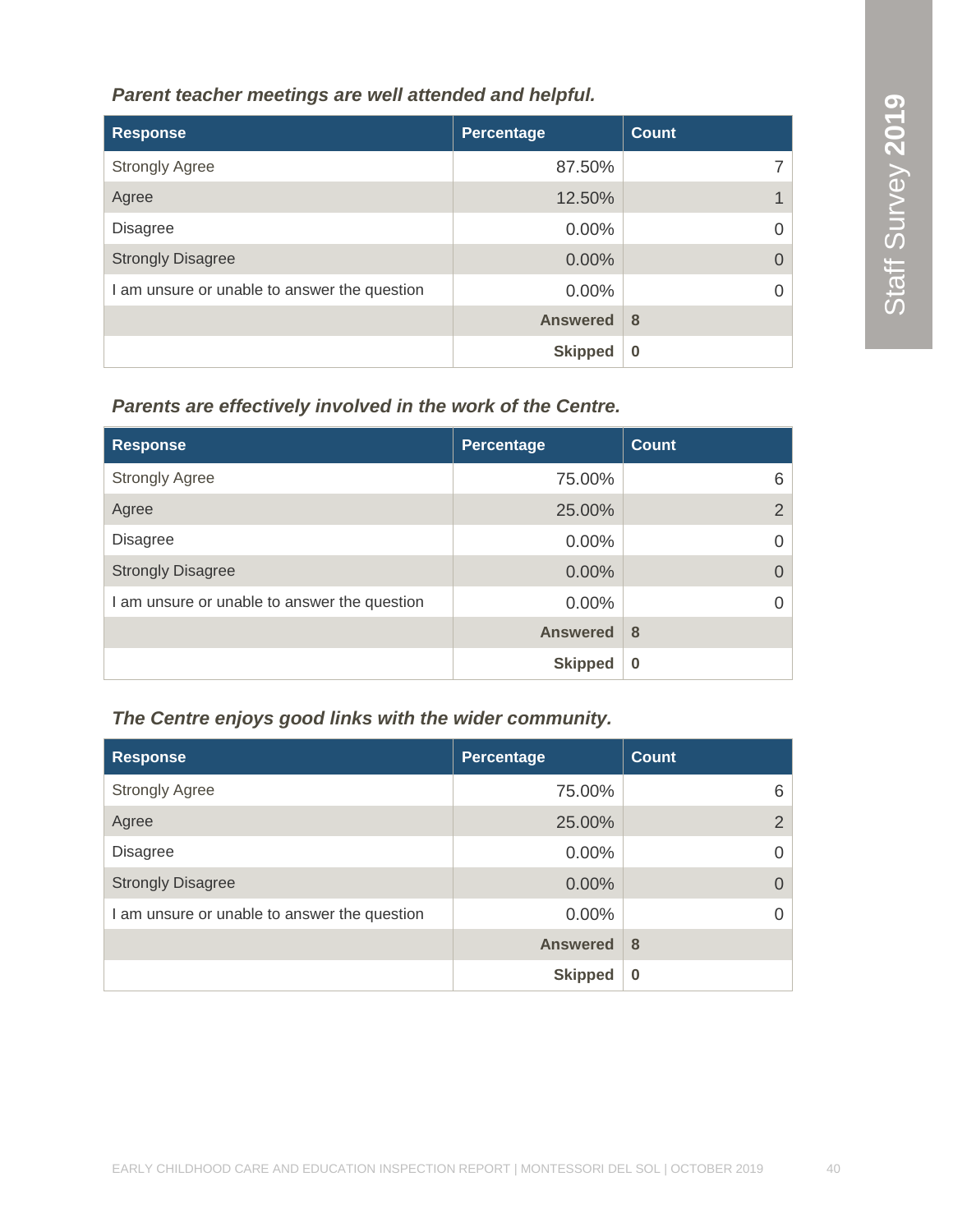*The Centre has adequate, appropriately qualified and suitably skilled teachers and staff.*

| <b>Response</b>                              | Percentage      | <b>Count</b> |
|----------------------------------------------|-----------------|--------------|
| <b>Strongly Agree</b>                        | 100.00%         | 8            |
| Agree                                        | $0.00\%$        | 0            |
| <b>Disagree</b>                              | $0.00\%$        | $\Omega$     |
| <b>Strongly Disagree</b>                     | $0.00\%$        | $\Omega$     |
| I am unsure or unable to answer the question | $0.00\%$        | $\Omega$     |
|                                              | <b>Answered</b> | 8            |
|                                              | <b>Skipped</b>  | $\bf{0}$     |

#### *There are sufficient resources of good quality to support my work with the children.*

| <b>Response</b>                              | Percentage      | <b>Count</b> |
|----------------------------------------------|-----------------|--------------|
| <b>Strongly Agree</b>                        | 100.00%         | 8            |
| Agree                                        | 0.00%           |              |
| <b>Disagree</b>                              | $0.00\%$        |              |
| <b>Strongly Disagree</b>                     | 0.00%           |              |
| I am unsure or unable to answer the question | $0.00\%$        |              |
|                                              | <b>Answered</b> | 8            |
|                                              | <b>Skipped</b>  | $\bf{0}$     |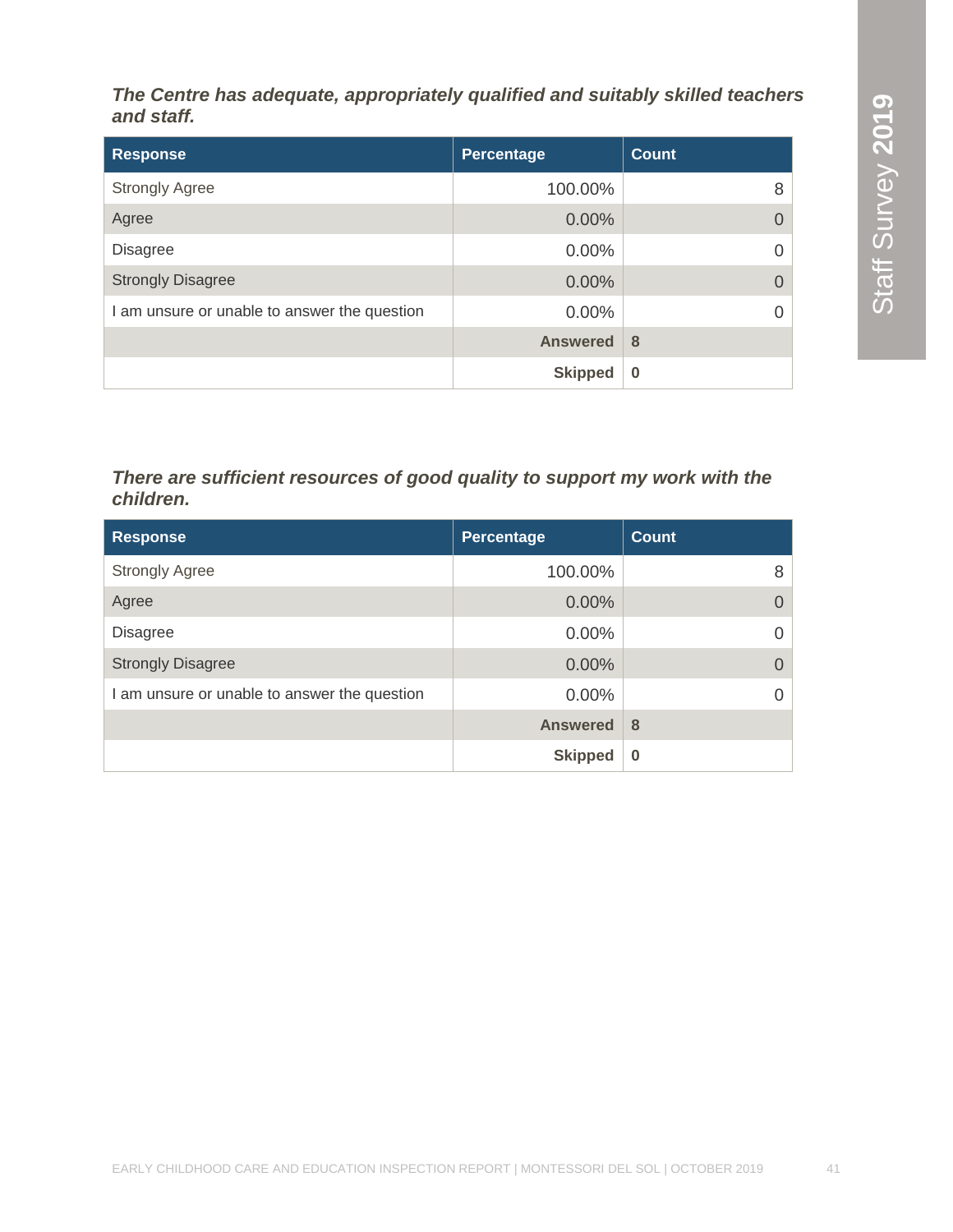*Overall, this Early Years Centre provides a good quality of education.*

| 100%<br><b>Strongly Agree</b> | $0\%$<br>Agree           |  |
|-------------------------------|--------------------------|--|
| $0\%$                         | $O\%$                    |  |
| <b>Disagree</b>               | <b>Strongly Disagree</b> |  |
|                               |                          |  |

Not Sure

| <b>Response</b> | <b>Count</b> |
|-----------------|--------------|
| Answered 8      |              |
| Skipped 0       |              |